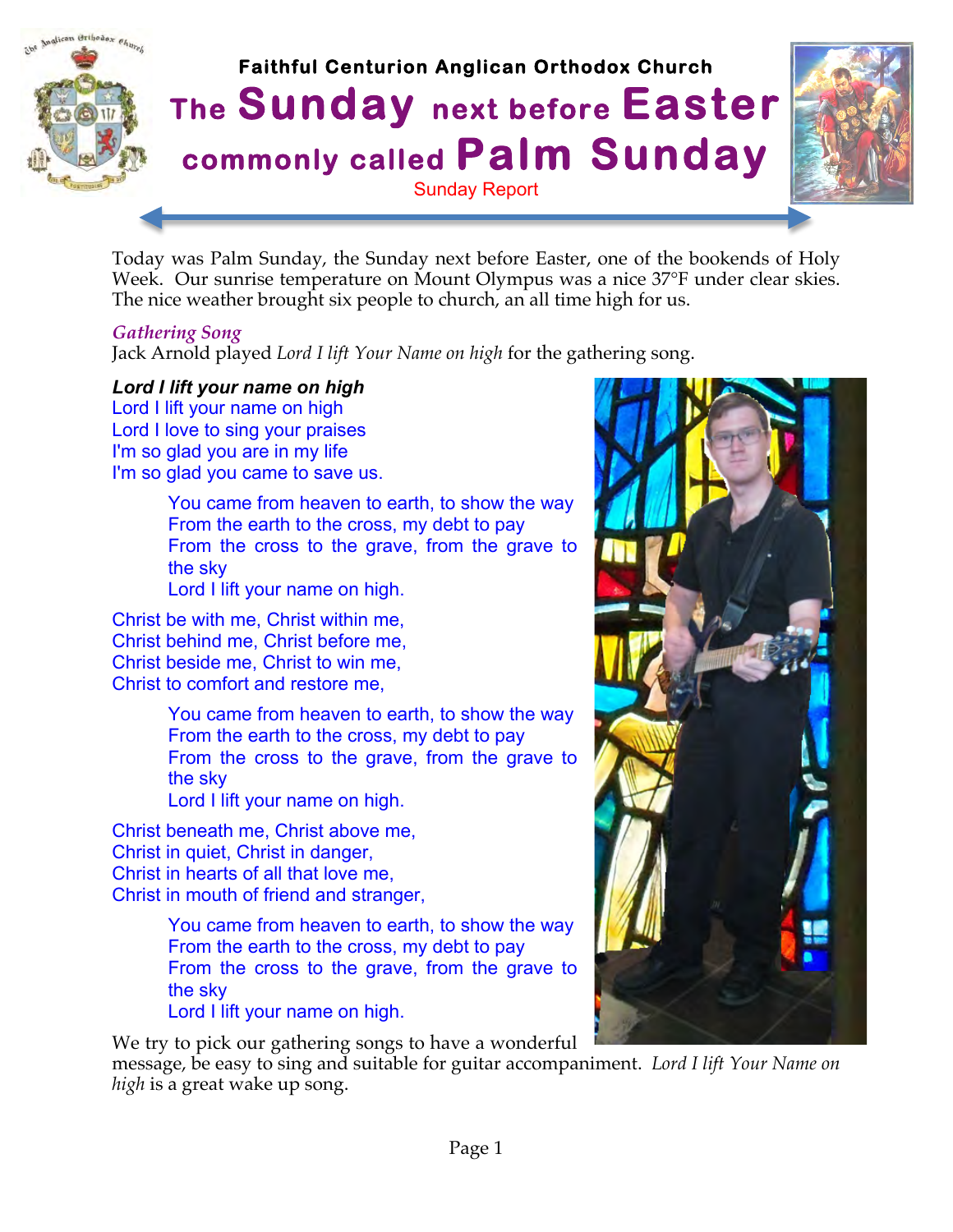#### *Palm Sunday*

The name Palm Sunday comes from the palm leaves, along with clothing and other

honors strewn along Jesus' path as He came in to Jerusalem the first day of the week before His crucifixion. Of interest, only Jesus knew of the upcoming crucifixion, every one else, including Jews, Romans and the Christians, thought he was making a triumphant entrance in to the city to take control of things and kick the Roman occupation force out. The moon was almost full, this was the year of the Messiah according to Daniel. Jesus chose the route into the city, through the King's Gate. The people saw Him coming and met him at the Mount of Olives. They expected Him to come in and proclaim His rule. And that He did, but not in the way the people were looking for. Those



who thought of Him as Lord looked for a Kingdom of this World to be established. Sunday was a day of triumph and fulfilled the anticipation of the Jews of a day for which they had waited four centuries. The Messiah had finally come, at the time predicted by scripture. They were certain that He would free them from the burdensome and cruel yoke of Roman rule. The Jews would finally be on top of the power pyramid. They would rule the world under Him! Yet, that was not to be. The day in the temple! Holy Cow! Here their savior was throwing people out of the temple, not throwing the Romans out of Jerusalem. They were sad to learn He came not to rule this world, for that time was not yet come; He came to give them the key to eternal salvation. He came to take them from this veil of tears to a state of perfect freedom. They wanted someone to throw the Romans out and all God sent them was the key to eternal life. What a disappointment!

#### *Propers*

Each Sunday there are Propers: special prayers and readings from the Bible. There is a Collect for the Day; that is a single thought prayer, most written either before the refounding of the Church of England in the 1540s or written by Bishop Thomas Cranmer, the first Archbishop of Canterbury after the re-founding.

The Collect for the Day is to be read on Sunday and during Morning and Evening Prayer until the next Sunday. The Epistle is normally a reading from one of the various Epistles, or letters, in the New Testament. The Gospel is a reading from one of the Holy Gospels, Matthew, Mark, Luke and John. The Collect is said by the minister as a prayer, the Epistle can be read by either a designated reader (as we do in our church) or by one of the ministers and the Holy Gospel, which during the service in our church is read by an ordained minister.

The propers are the same each year, except if a Red Letter Feast, that is one with propers in the prayerbook, falls on a Sunday, then those propers are to be read instead, except in a White Season, where it is put off. Red Letter Feasts, so called because in the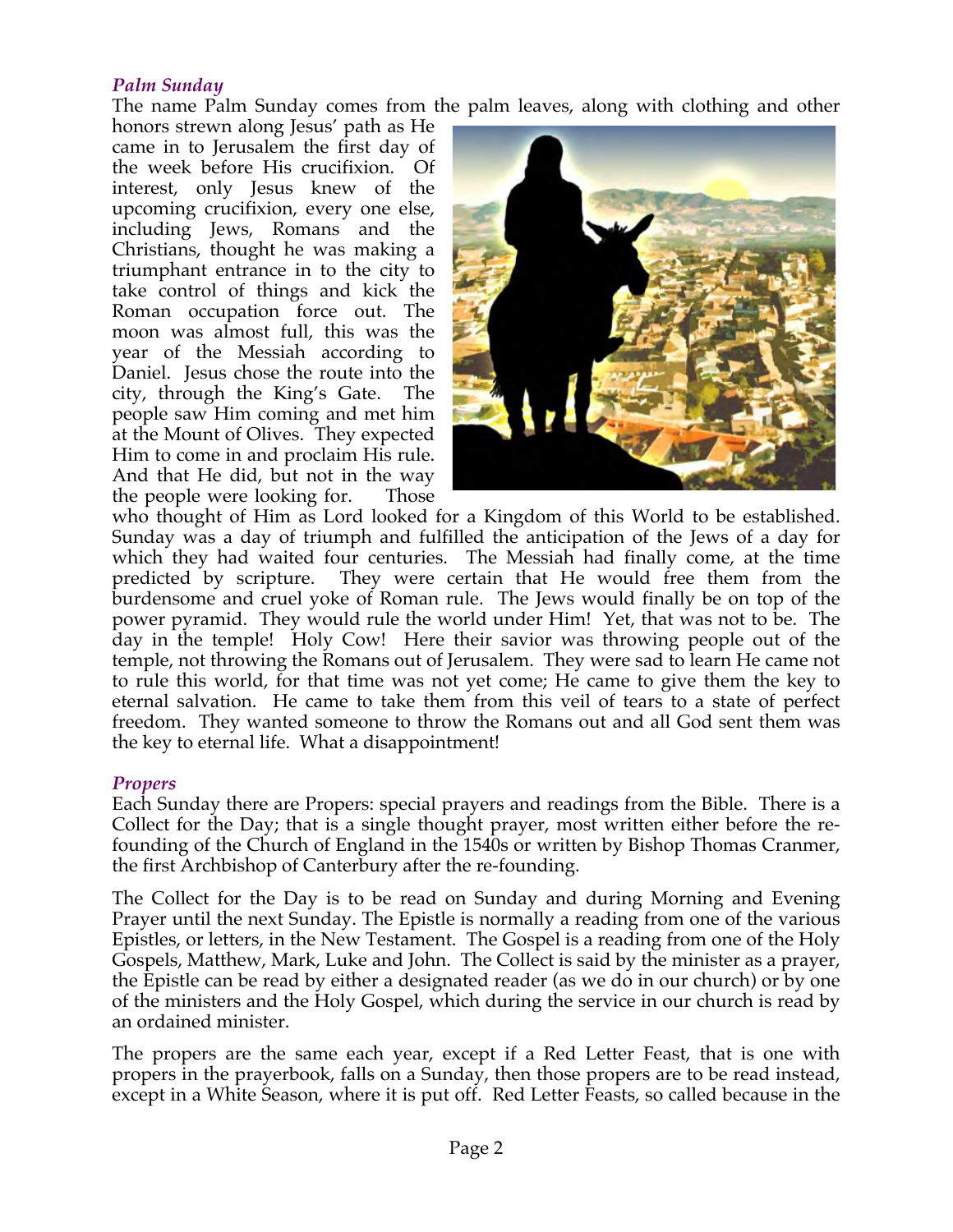Altar Prayerbooks the titles are in red, are special days. Most of the Red Letter Feasts are dedicated to early saints instrumental in the development of the church, others to special events. Some days are particularly special and the Collect for that day is to be used for an octave (eight days) or an entire season, like Advent or Lent.

The Propers for today are found on Page 134-137, with the Collect first:

#### The Sunday next before Easter, commonly called Palm Sunday. *The Collect.*

**LMIGHTY** and everlasting God, who, of thy tender love towards mankind, hast **ALMIGHTY** and everlasting God, who, of thy tender love towards mankind, hast sent thy Son, our Saviour Jesus Christ, to take upon him our flesh, and to suffer death upon the cross, that all mankind should follow the example of his great humility; Mercifully grant, that we may both follow the example of his patience, and also be made partakers of his resurrection; through the same Jesus Christ our Lord*. Amen.*

¶ This Collect is to be said every day, after the Collect appointed for the day, until Good Friday.

Dru Arnold read the Epistle for today, which came from Paul's letter to the Philippians, starting at the Fifth Verse of the Second Chapter.

Paul reminds us that if Christ, the Son of God, was obedient to God, we should so be. Also, as a result of that obedience, God hath given Jesus the name to which all of earth should bow.

et this mind be in you, which was also in Christ Jesus: who, being in the form I of God, thought it not robbery to be It this mind be in you, which was also in Christ Jesus: who, being in the form of God, thought it not robbery to be equal with God: but made himself of no reputation, and took upon him the form of a servant, and was made in the likeness of men: and being found in fashion as a man, he humbled himself, and became obedient unto death, even the death of the cross. Wherefore God also hath highly exalted him, and given him a name which is above every name: that at the name of Jesus every knee should bow, of things in heaven, and things in earth, and things under the earth; and that every tongue should confess that Jesus Christ is Lord, to the glory of God the Father.



*This morning's Gospel* comes from the Gospel of Saint Matthew, starting at the First Verse of the Twenty-Seventh Chapter and tells the story of Jesus' trial, crucifixion and death. The Gospel was read by in parts, with Hap as the Reader, Jack as Jesus and Judas, Ryan as Pontius Pilate, Dru as Mrs. Pilate. We all read the Crowd part together.

The normally powerful Gospel seems even more powerful when read as a play, so to speak. The crowd's part is very hard to read as it reminds us of our dark side. If you did not make it to church today, please find someone to read this with in parts. It is an uncomfortable experience that you nonetheless should not miss.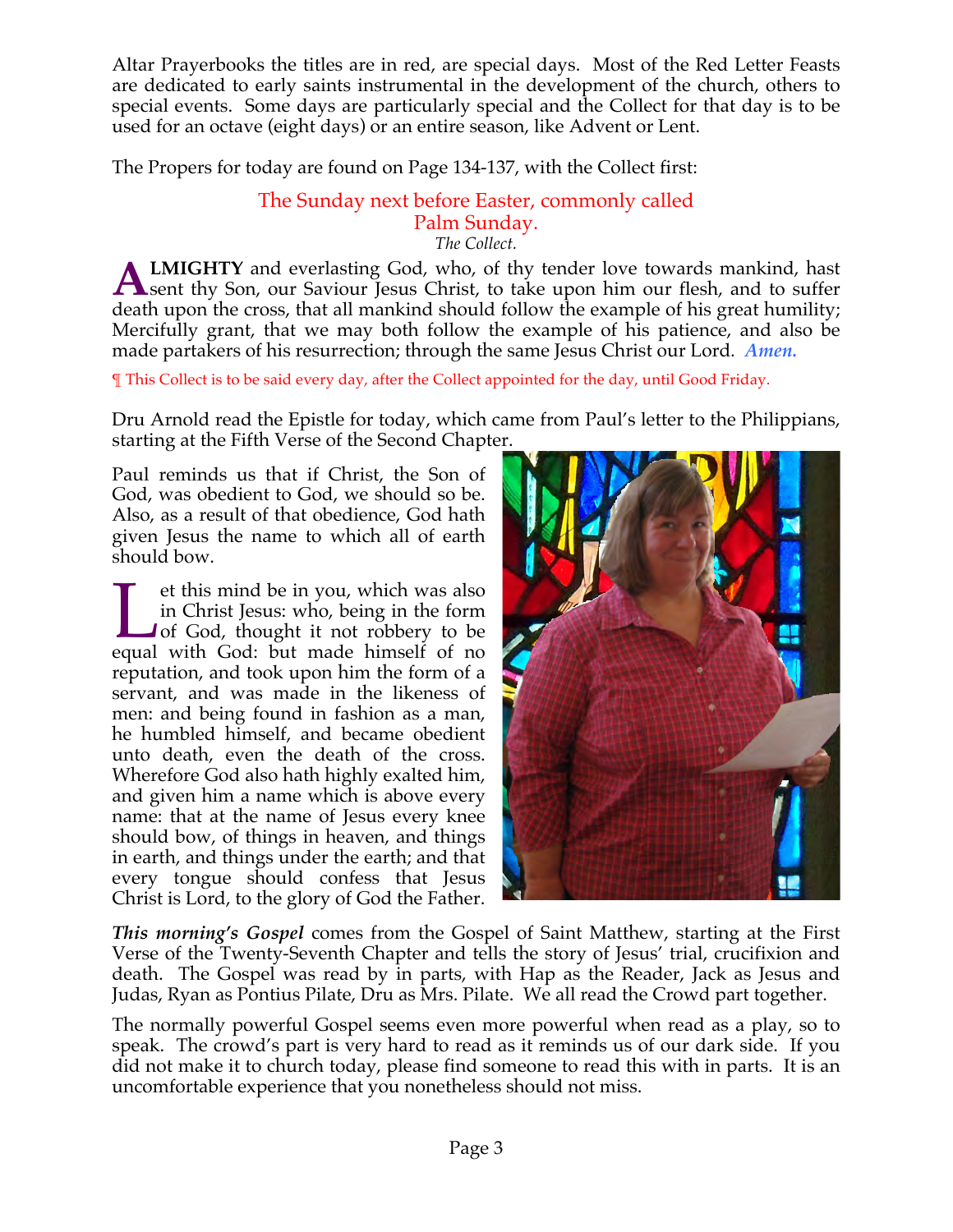# **Gospel of Saint Matthew starting at the First Verse of the Twenty-Seventh Chapter**

*Reader*: The Gospel of our Lord Jesus Christ according to Saint Matthew: When the morning was come, all the chief priests and elders of the people took counsel against Jesus to put him to death: And when they had bound him, they led him away, and delivered him to Pontius Pilate the governor. Then Judas, which had betrayed him, when he saw that he was condemned, repented himself, and brought again the thirty pieces of silver to the chief priests and elders, Saying,

*Judas*: I have sinned in that I have betrayed the innocent blood.

*Reader*: And they said,

#### *Crowd***: What is that to us? see thou to that.**

*Reader*: And he cast down the pieces of silver in the temple, and departed, and went and hanged himself. And the chief priests took the silver pieces, and said,

*Crowd***: It is not lawful for to put them into the treasury, because it is the price of blood.**

*Reader*: And they took counsel, and bought with them the potter's field, to bury strangers in. Wherefore that field was called, The field of blood, unto this day. Then was fulfilled that which was spoken by Jeremy the prophet, saying, And they took the thirty pieces of silver, the price of him that was valued, whom they of the children of Israel did value; And gave them for the potter's field, as the Lord appointed me. And Jesus stood before the governor: and the governor asked him, saying,

*Pilate*: Art thou the King of the Jews?

*Reader*: And Jesus said unto him,

*Jesus*: Thou sayest.

*Reader*: And when he was accused of the chief priests and elders, he answered nothing. Then said Pilate unto him,

*Pilate*: Hearest thou not how many things they witness against thee?

*Reader*: And he answered him to never a word; insomuch that the governor marvelled greatly. Now at that feast the governor was wont to release unto the people a prisoner, whom they would. And they had then a notable prisoner, called Barabbas. Therefore when they were gathered together, Pilate said unto them,

*Pilate*: Whom will ye that I release unto you? Barabbas, or Jesus which is called Christ?

*Reader*: For he knew that for envy they had delivered him. When he was set down on the judgment seat, his wife sent unto him, saying,

*Pilate's Wife*: Have thou nothing to do with that just man: for I have suffered many things this day in a dream because of him.

*Reader*: But the chief priests and elders persuaded the multitude that they should ask Barabbas, and destroy Jesus. The governor answered and said unto them,

*Pilate*: Whether of the twain will ye that I release unto you?

*Reader*: They said,

*Crowd***: Barabbas.**

*Reader*: Pilate saith unto them,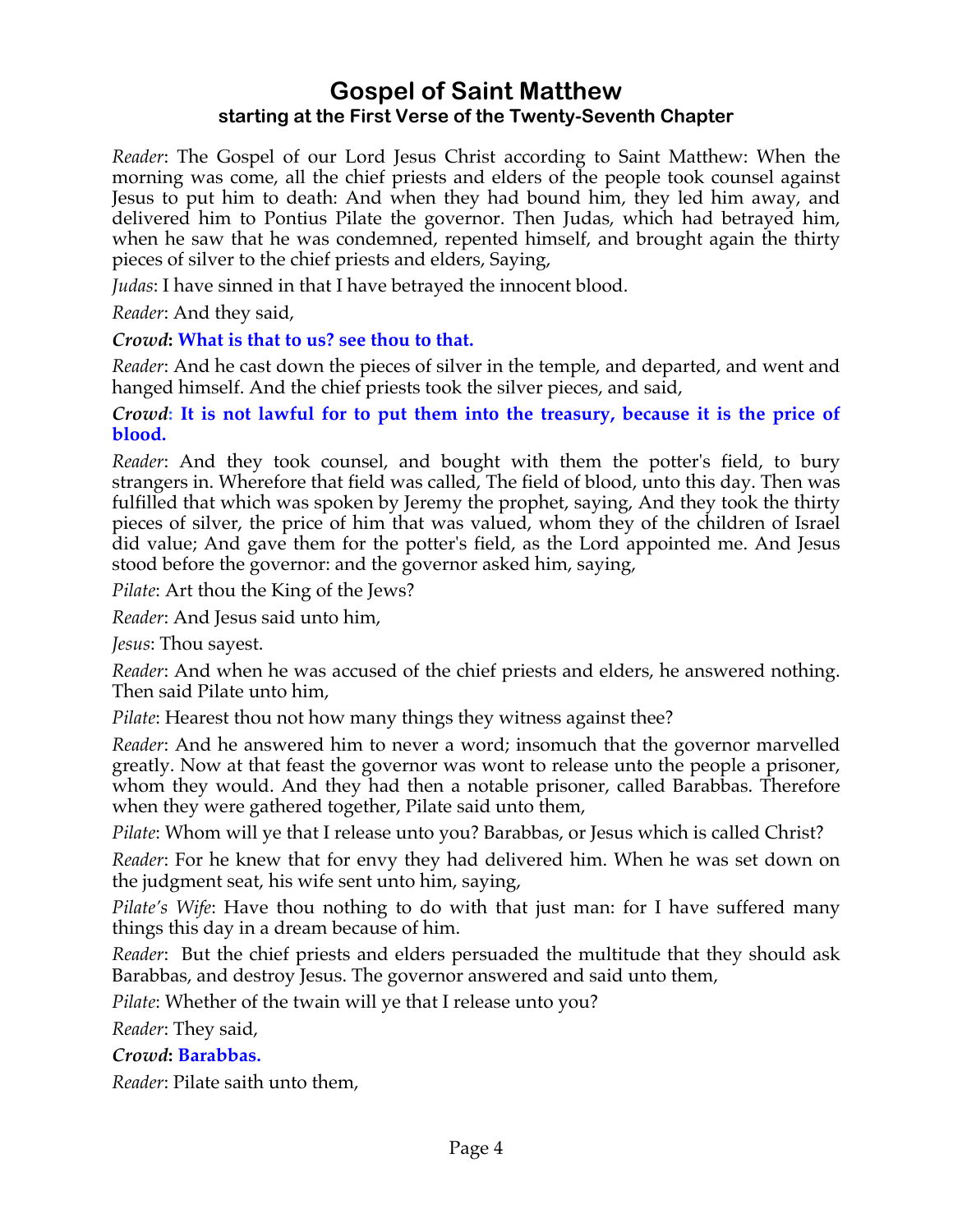*Pilate*: What shall I do then with Jesus which is called Christ?

*Reader*: They all say unto him,

# *Crowd***: Let him be crucified.**

*Reader*: And the governor said,

*Pilate*: Why, what evil hath he done?

*Reader*: But they cried out the more, saying,

# *Crowd***: Let him be crucified.**

*Reader*: When Pilate saw that he could prevail nothing, but that rather a tumult was made, he took water, and washed his hands before the multitude, saying,

*Pilate*: I am innocent of the blood of this just person: see ye to it.

*Reader*: Then answered all the people, and said,

# *Crowd***: His blood be on us, and on our children.**

*Reader*: Then released he Barabbas unto them: and when he had scourged Jesus, he delivered him to be crucified. Then the soldiers of the governor took Jesus into the common hall, and gathered unto him the whole band of soldiers. And they stripped him, and put on him a scarlet robe. And when they had platted a crown of thorns, they put it upon his head, and a reed in his right hand: and they bowed the knee before him, and mocked him, saying,

# *Crowd***: Hail, King of the Jews!**

*Reader*: And they spit upon him, and took the reed, and smote him on the head. And after that they had mocked him, they took the robe off from him, and put his own raiment on him, and led him away to crucify him. And as they came out, they found a man of Cyrene, Simon by name: him they compelled to bear his cross. And when they were come unto a place called Golgotha, that is to say, a place of a skull, They gave him vinegar to drink mingled with gall: and when he had tasted thereof, he would not drink. And they crucified him, and parted his garments, casting lots: that it might be fulfilled which was spoken by the prophet, They parted my garments among them, and upon my vesture did they cast lots. And sitting down they watched him there; And set up over his head his accusation written, THIS IS JESUS THE KING OF THE JEWS. Then were there two thieves crucified with him, one on the right hand, and another on the left. And they that passed by reviled him, wagging their heads, And saying,

*Crowd***: Thou that destroyest the temple, and buildest it in three days, save thyself. If thou be the Son of God, come down from the cross.**

*Reader*: Likewise also the chief priests mocking him, with the scribes and elders, said,

*Crowd***: He saved others; himself he cannot save. If he be the King of Israel, let him now come down from the cross, and we will believe him. He trusted in God; let him deliver him now, if he will have him: for he said, I am the Son of God.**

*Reader*: The thieves also, which were crucified with him, cast the same in his teeth. Now from the sixth hour there was darkness over all the land unto the ninth hour. And about the ninth hour Jesus cried with a loud voice, saying,

*Jesus*: Eli, Eli, lama sabachthani?

*Reader*: that is to say,

*Jesus*: My God, my God, why hast thou forsaken me?

*Reader*: Some of them that stood there, when they heard that, said,

*Crowd***: This man calleth for Elias.**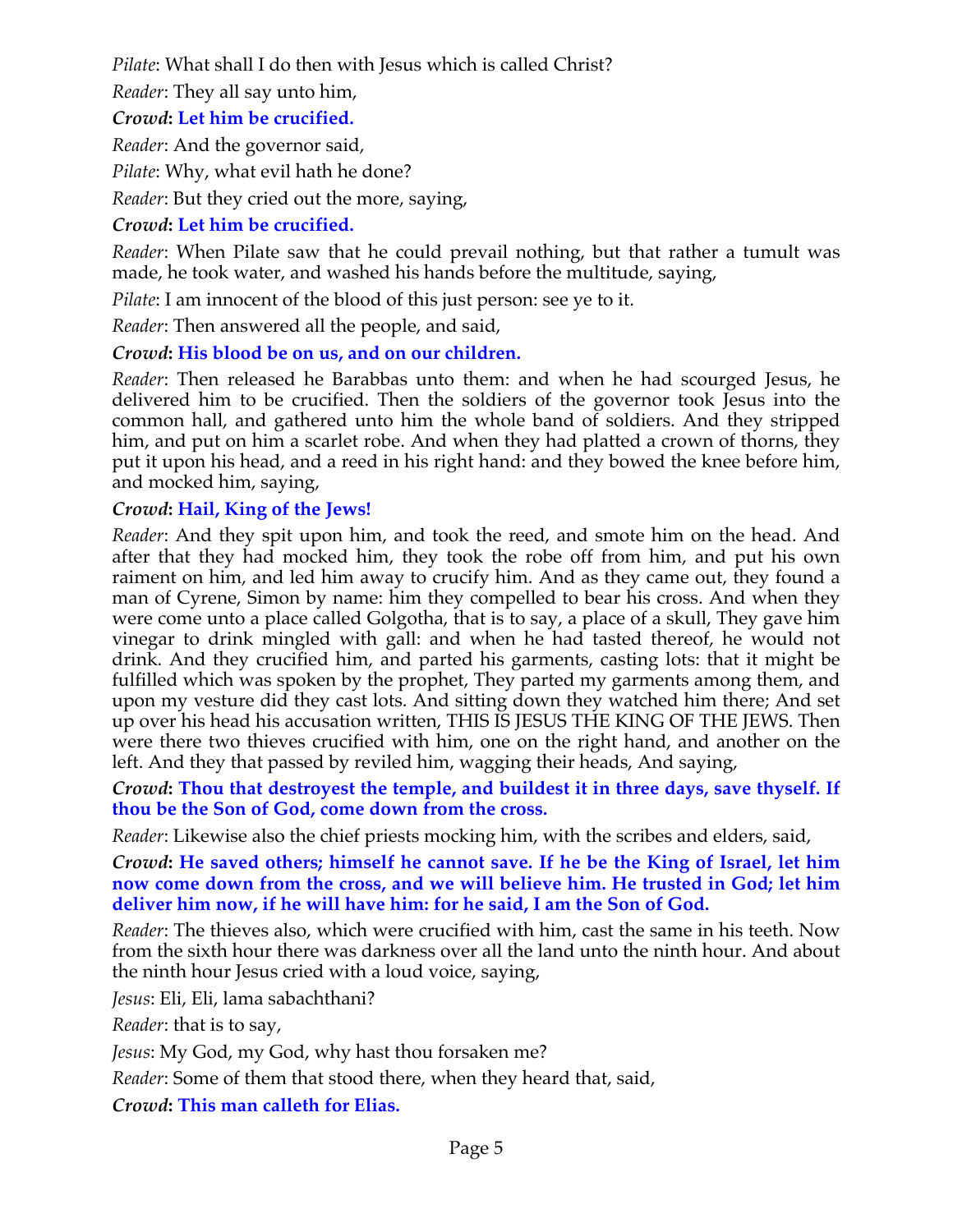*Reader*: And straightway one of them ran, and took a sponge, and filled it with vinegar, and put it on a reed, and gave him to drink. The rest said,

*Crowd***: Let be, let us see whether Elias will come to save him.**

*Reader*: Jesus, when he had cried again with a loud voice, yielded up the ghost.

# *Moment of Silence*

*Reader*: And, behold, the veil of the temple was rent in twain from the top to the bottom; and the earth did quake, and the rocks rent; And the graves were opened; and many bodies of the saints which slept arose, And came out of the graves after his resurrection, and went into the holy city, and appeared unto many. Now when the centurion, and they that were with him, watching Jesus, saw the earthquake, and those things that were done, they feared greatly, saying,

*Crowd***: Truly this was the Son of God.**



# Please read this out loud.

Having read this, do you see yourself in the crowd? The crowd were not a random group of bad Jews, the crowd **is us**. There is a little or more of the crowd in each of us. Uncomfortable? Yes. But, sadly very real. Yet, if we realize this, we can act to make ourselves less of the crowd and more of the Christ. For in us each is the crowd and the crown. We chose, each of us, which it will be, crowd or crown. One simple letter of difference, yet the gap between the two is bridged only by Christ.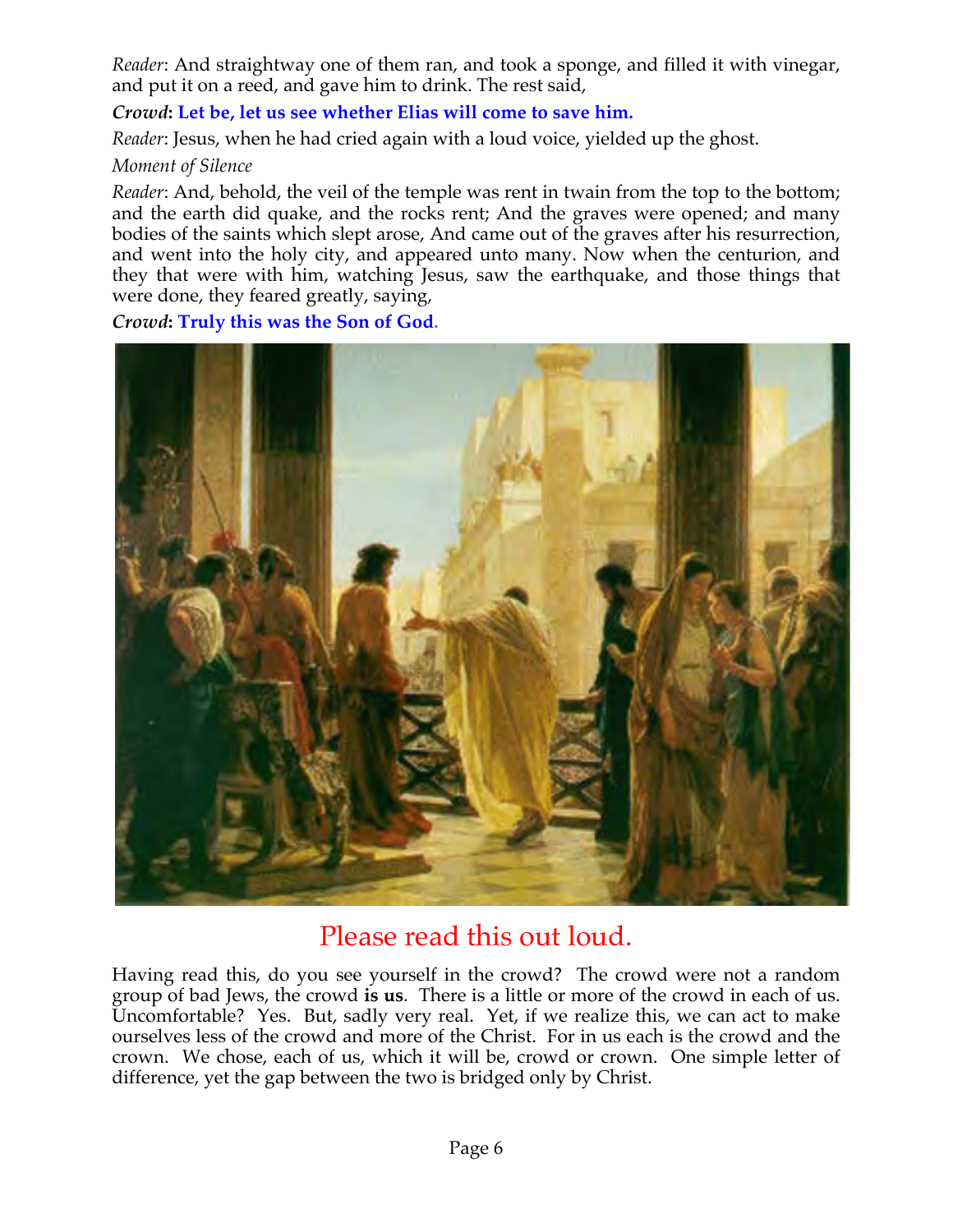#### *Sermon – Reverend Deacon Jack Arnold - Time and Action*

Today's sermon brought the Collect, Epistle and Gospel together and is partly contained in the forewords above.



Consider these words from the Collect:

… thy Son, our Saviour Jesus Christ, to take upon him our flesh, and to suffer death upon the cross, that all mankind should follow the example of his great humility; Mercifully grant, that we may both follow the example of his patience, and also be made partakers of his resurrection…

In the Collect, we acknowledge that God sent His Son to be our Savior. We ask His Help that we might follow the example Jesus set of humility and patience, both rare qualities in us, that we might be part of the resurrection. The resurrection itself sets a pattern that we should follow. We must first die, that is to stop our sinning, then rise again, that is to live, with humility and patience like the example that Jesus set for us. We must resurrect our lives and transform it into something

new. There was a reason why Easter was set in the spring time. Not only was it close to the actual time of His death and rising again, but it came at a time where the flowers bloomed anew, having been dead in winter, as Christ had been dead, and rose again, just as those flowers bloom again.

Jesus set the standard of obedience to God's will and He expects us to follow Him. It is a hard thing to do. We want to be in charge, we want to do what we want! It is hard to do what God wants. We just plain don't want to do what we need to do, what we must do. It is hard! But, do you think your path is harder than that set forth for Him as laid out in the Gospel for today? And in the end, the path we must follow will still be easier than if we refuse to follow Him and try and forge our own path. We will be far happier if we follow his example and lead a righteous and steadfast life, full of grace and humility, as well as patience.

Think about that before you do what you want to do. Is what you want in line with what God wants? Think about the answer. If you let the Holy Ghost in to your heart you will know the answer, you will know what you are supposed to do. You may not like it, but you will know it. Which is more comforting than the World's way, which seems to go off in every which direction, and they are never certain about anything. However, we can be certain about what we know, what believe and we can translate that certainty into our actions.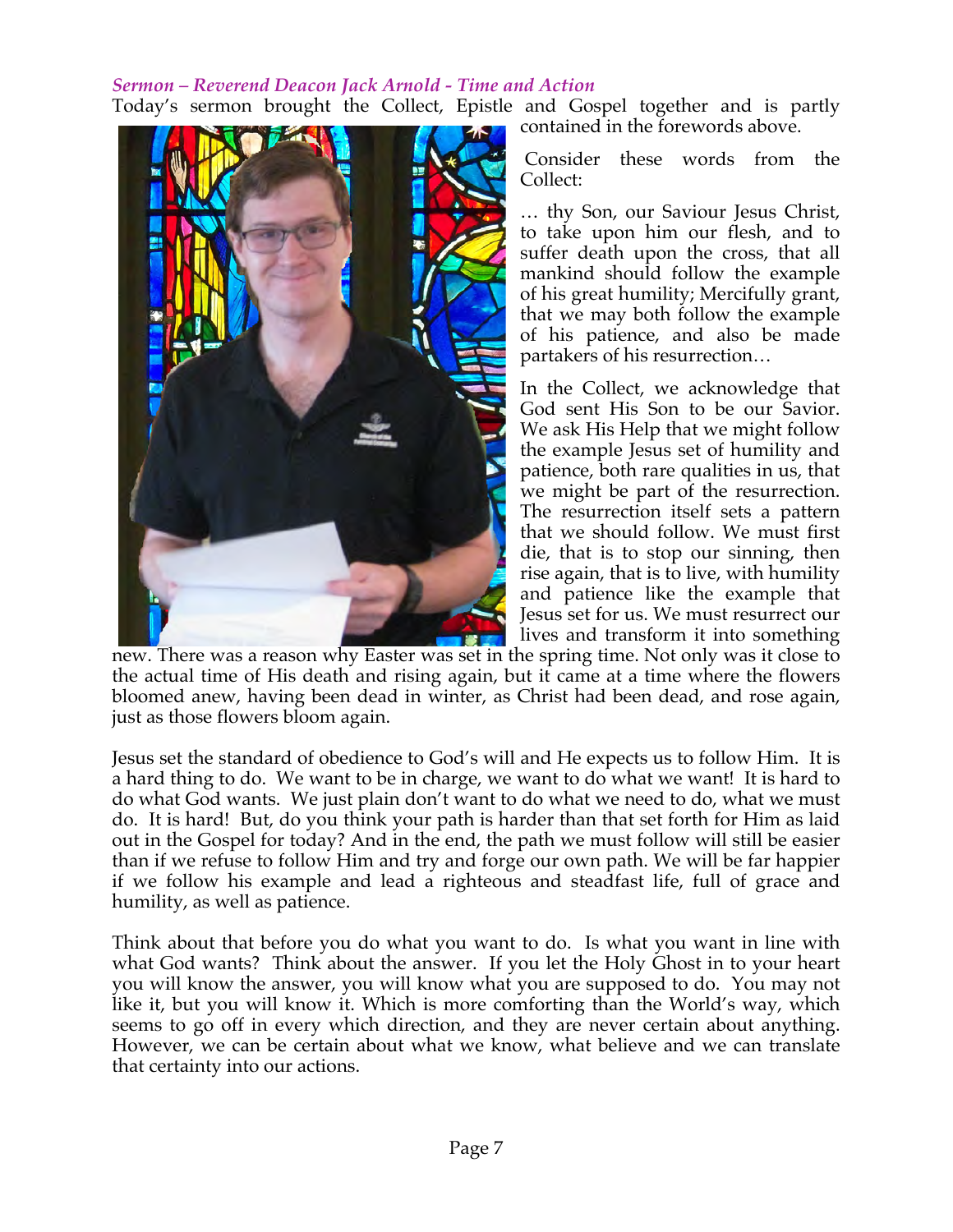Jesus knew what was coming, how much it would hurt both His Body and Soul as He went through with the crucifixion and subsequent decent in to Hell. Yet, He also knew this was God's Will that we might live. If He did this for you, how can you not follow Him wherever His Will takes you? If He was willing to do that for all of us, then how can we not repay Him to the best of our ability? His Sacrifice demands that we repay Him to the best of our ability, by the sheer nature of it, his perfection being offered in place of our imperfection.

By the way, the Chief Priests, who had so much invested in their 613 laws, likely searched far and wide for the crowd to convict Jesus of the crimes they found against their system. Their system, not God's. Remember, there are none so blind as those who will not see. They would not see because what was being shown to them was a new way that would interfere with their comfortable way of living. A new way that asked for them, no demanded of them, accountability unto God for their actions. While that crowd was no self-forming group naturally set on condemning Jesus, but a handpicked gang. At the same time, many of those in the crowd who condemned Him the morning of Good Friday were in the crowd that welcomed Him to Jerusalem on Palm Sunday. What a difference five days can make.

Make no mistake, we are that crowd. And, like Pilate, no matter what we say, we cannot wash our hands of the responsibility. Thus, we must separate ourselves from the crowd. Separate, that is to make ourselves holy, set aside.

When the time comes, how will you ACT?

It is by our actions we are known.

# **Be of God - Live of God - Act of God**

# *Bishop Dennis Campbell's Sermon*

Bishop Dennis is a brilliant speaker. He is able to take biblical precepts and make them



perfectly understandable, even to me. Oft he provides the text of his sermons and I take the utmost pleasure in passing them on:

> **The Humiliation of Christ** Psalm 22:1-17, Isaiah 53, Mark 15:25-37 Palm Sunday March 23, 2013

It is difficult for us to imagine how humiliating it was for Christ to become a human being. He who was God

"became flesh and dwelt among us," says John 1:1, and Isaiah 53:3 says He was a "*man* of sorrows." It is important to know Jesus was not only a man outwardly, He was also a man inwardly. "He took not on Him the nature of angels; but He took on Him the seed of Abraham," says Hebrews 2:16. So, when Christ came to earth He became a real man. He never stopped being God, but He participated fully in the human condition as a human being, with no special exemptions or privileges. In fact, He was a "man of sorrows and acquainted with grief." He bled when He scraped His knee as a child. He cried when He hurt. He got hungry and tired and sick, and lonely. He knew what it was to live by faith. He knew what it was to be betrayed by a "friend." He was tempted,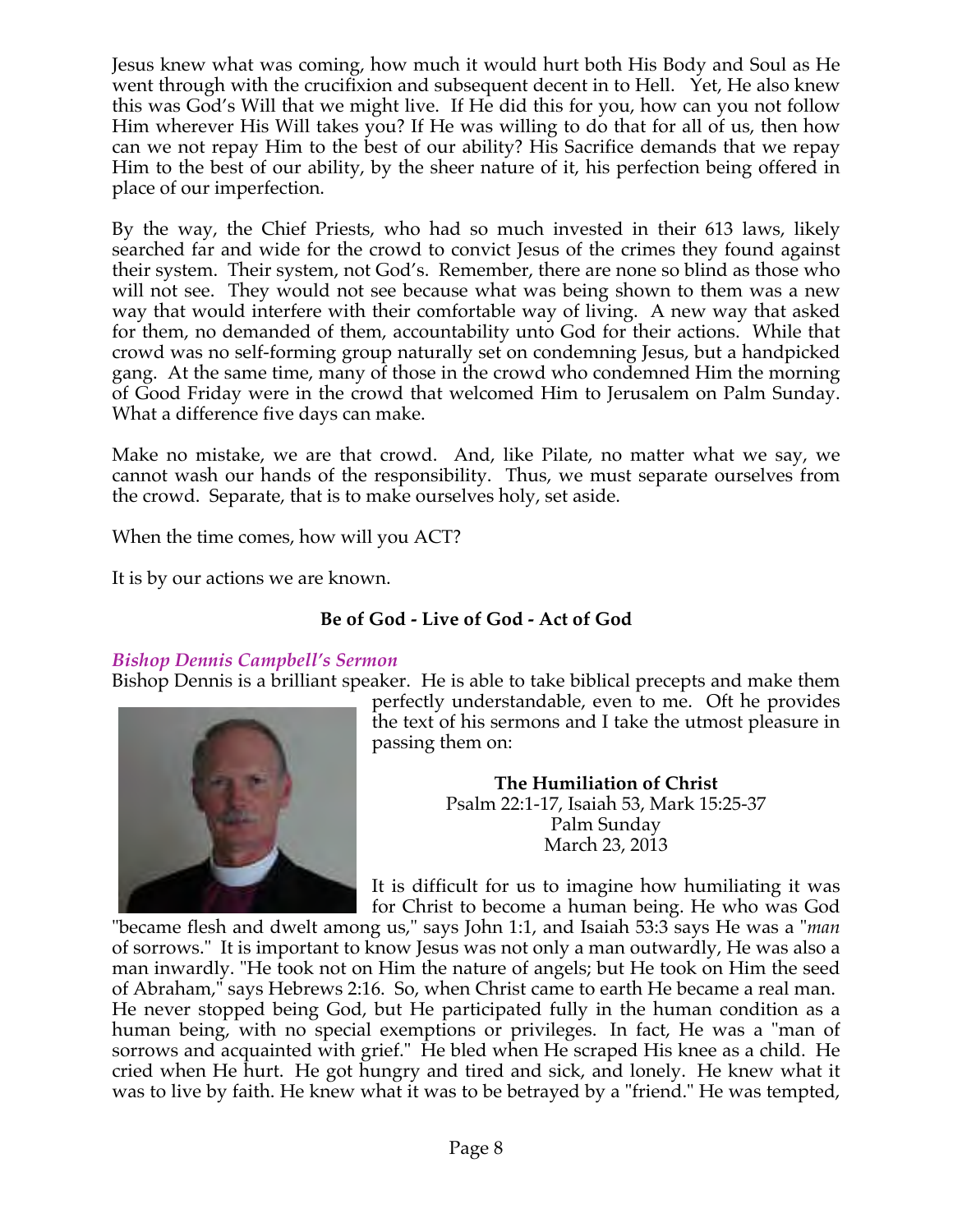just like the rest of us, and He died, just like the rest of us. Wherefore the Scriptures say, "in all things it behooved Him to be made like His brethren" (Hebrews 2:17). He was a man.

Part of the humiliation of Christ was that, even though He became a true man, He didn't "fit in" with the rest of us. He was always different. He was a man out of place. Isaiah calls Him "a root out of dry ground," a beautiful, lush, green tree growing in a waterless, barren desert, and we are the desert. There was no one here like Him. He was truly alone, even among the crowds. The was no one who understood Him, no one to be His confidant or help. Even Mary and Joseph were always His inferiors, nor were they able to instruct or comfort Him. He was perfect goodness. He did not fit the pattern of fallen humanity, did not join others in their sin. He always stood apart from them, different, odd. And no one could help Him or share His burden. Even those closest to Him slept while He prayed in Gethsemane, and deserted Him when He was arrested and murdered. "He was despised and rejected of men... he was despised and we esteemed him not: (Is. 53:3).

Yes, He was murdered. It was the civil authorities who executed Him, and the ecclesiastical authorities who incited them to do it. But though it was an act of Church and state, it was murder. Isaiah says He was "brought as a lamb to the slaughter" (53:7), and "cut off" from the land of the living (53:8). This, His crucifixion and death, was part of His humiliation. There He hung on the cross, beaten and nailed to it, to be mocked while His life slowly drained away. He was killed by His enemies, and they were gloating. Save yourself. Prove that you are the Messiah. Let God save Him, they taunted as He writhed in unbearable pain. Imagine yourself in His place, then you may be able to imagine His humiliation.

The really surprising thing about all of this was that it was God's will for Him to suffer. It was God's will for Him to die. In fact, it was so deeply and fully ordained by God it can truly be said, God did it. Look at Isaiah 53:10; "it pleased the Lord to bruise Him; he hath put him to grief." Look again at Isaiah 53:4, "we did esteem him smitten of God, and afflicted." It wasn't the nails or the spear that killed Jesus. It was God. God smote Him on the cross. God bruised Him and put Him to grief, because He bore the wrath of God in His flesh on the cross. And this was humiliating for Christ. He who was of purer eyes than to behold sin was forced to bear the sins of the world. He who was absolute goodness was forced to become as one who was absolute evil. He was even forsaken by the Father.

Then, He died. "It is finished." He cried. "Father, into Thy hands I commend my spirit." Jesus, Son of God, Emmanuel, God in the flesh, the One in whom is life, died. His body went into the tomb. His spirit went into the place of the dead. He died. This is the penalty for sin. "Thou shalt surely die." "The wages of sin is death." Jesus suffered the wage, the death of sin. He made His grave with the wicked, despised and rejected by men and forsaken by God. There is no greater humiliation.

But He didn't have to do it. That's the amazing thing. He did it by His own choice, and He did it for us. He was wounded for our transgressions. He "hath borne our griefs and carried our sorrows." He suffered the penalty of our sins. He died in our places. He suffered all that humiliation and pain for you, because He loved you. Do you love Him?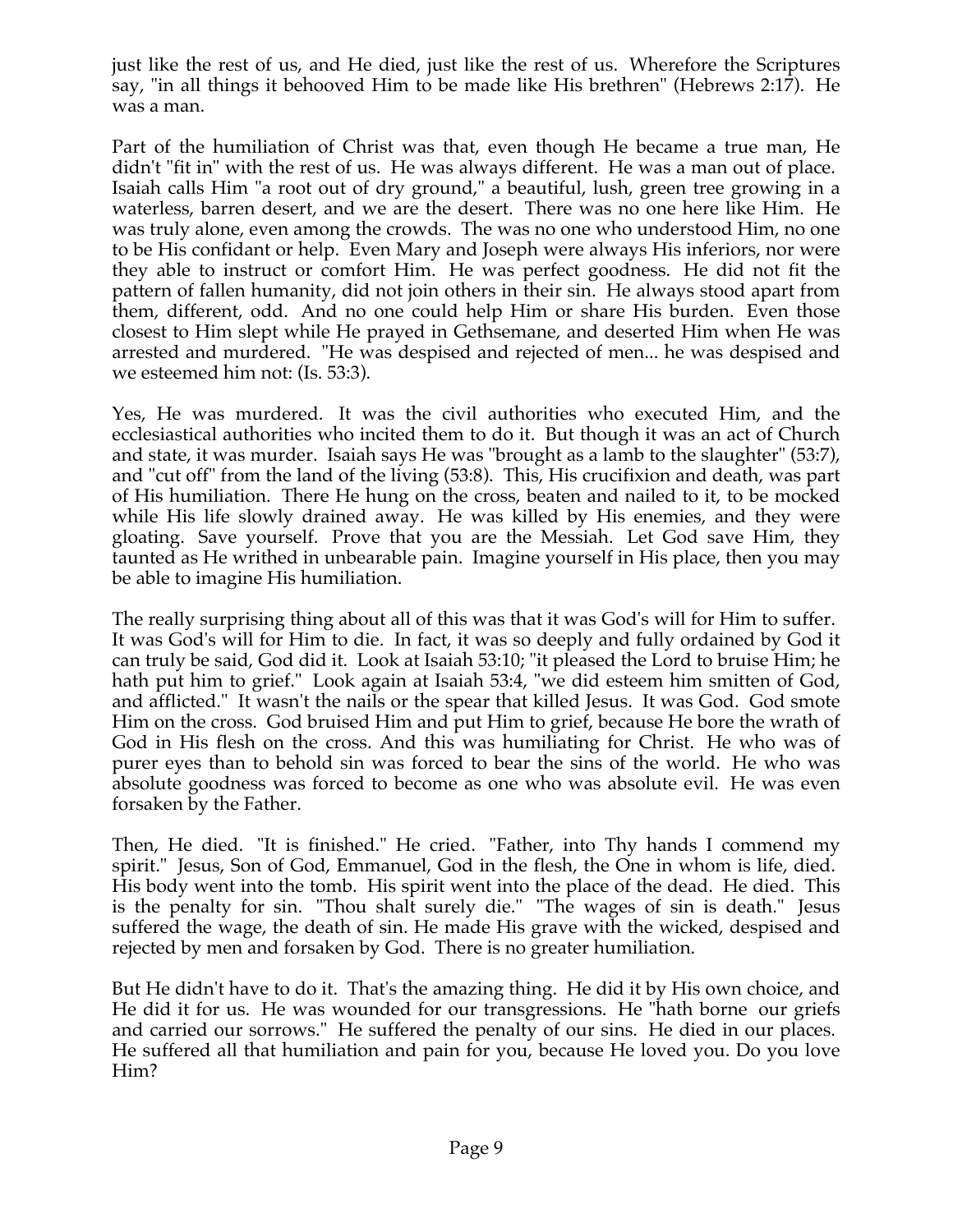# *Rev Bryan Dabney of Saint John's Sunday Sermon*

We are fortunate to have Bryan's Sunday Sermon. If you want people to come to The



Truth, you have to speak the truth, expouse the truth and live the truth. This is really a good piece and I commend it to your careful reading.

#### **Sermon for Sunday next before Easter, commonly called Palm Sunday**

In Saint Paul's first letter to the people of Corinth, he wrote, For the preaching of the cross is to them that perish foolishness; but unto us which are saved it is the power of God. For it is written, I will destroy the wisdom of the wise, and will bring to nothing the understanding of the prudent... hath not God made foolish the wisdom of this world? (I Corinthians 1:18-20) And our Lord offered the following prayer: I thank thee, O Father, Lord of heaven and earth, because thou hast hid these things from the wise and prudent, and hast revealed them unto babes (St. Matthew 11:25). Examine also the words of the apostle Paul in his second epistle to the Corinthian church wherein he wrote, But if our gospel be hid, it is hid to them that are lost: in whom the god of this world hath blinded the minds of them which believe not, lest the light of the glorious gospel of Christ, who is the image of God, should shine unto them (4:3-4).

The Bible tells us that the gospel has been hidden from the worldly and profane. In the Book of Daniel we read ... and none of the wicked shall understand (12:10b). Now such a state of mind has not deterred them from forming an attachment to our Lord. But they have not done so for the purpose of their salvation. No, there is a far more sinister purpose involved on their part. And so, it should not surprise us that the unregenerate have claimed membership within the body of Christ because through their false profession, they have introduced an assortment of false teachings such as the notion that all who are "good" regardless of their faith in Christ will be accepted of God at the last. But that assumption does not measure up to God's standard. The Scripture states very clearly, that all must believe on the Lord Jesus Christ as that one way to salvation. And that, my friends, is a huge stumbling block for the unregenerate as they have not been born again of the Holy Ghost and are in fact dead in the eyes of the Godhead.

Consider the words of St. Paul who wrote, For as in Adam all die, even so in Christ shall all be made alive (I Corinthians 15:22); And you hath he quickened, who were dead in trespasses and sins: wherein in time past ye walked according to the prince of the power of the air, the spirit that now worketh in the children of disobedience: among whom also we all had our conversation in times past in the lusts of our flesh... and were by nature the children of wrath, even as others (Ephesians 2:1-3) which goes hand in hand with our Lord's admonition: ... if you love me, keep my commandments (St. John 14:15). Those who are merely Christian in their own minds possess no capacity to do works that are pleasing to God because they do not have the Spirit of God within them. As the apostle Paul noted, So then they that are in the flesh cannot please God. But ye are not in the flesh, but in the Spirit, if so be that the Spirit of God dwell in you. Now if any man have not the Spirit of Christ, he is none of his (Romans 8:8-9).

I hear from time to time the nonsense that, "God loves everyone and will not cast any good person into Hell." A sound biblical response would be, "Then what was the need for God to offer up his only begotten Son on that rude cross?" Jesus Christ came to save sinners, not those who consider themselves good apart from his atoning work. The reference to an unbeliever as being "good" is nowhere found within the pages of the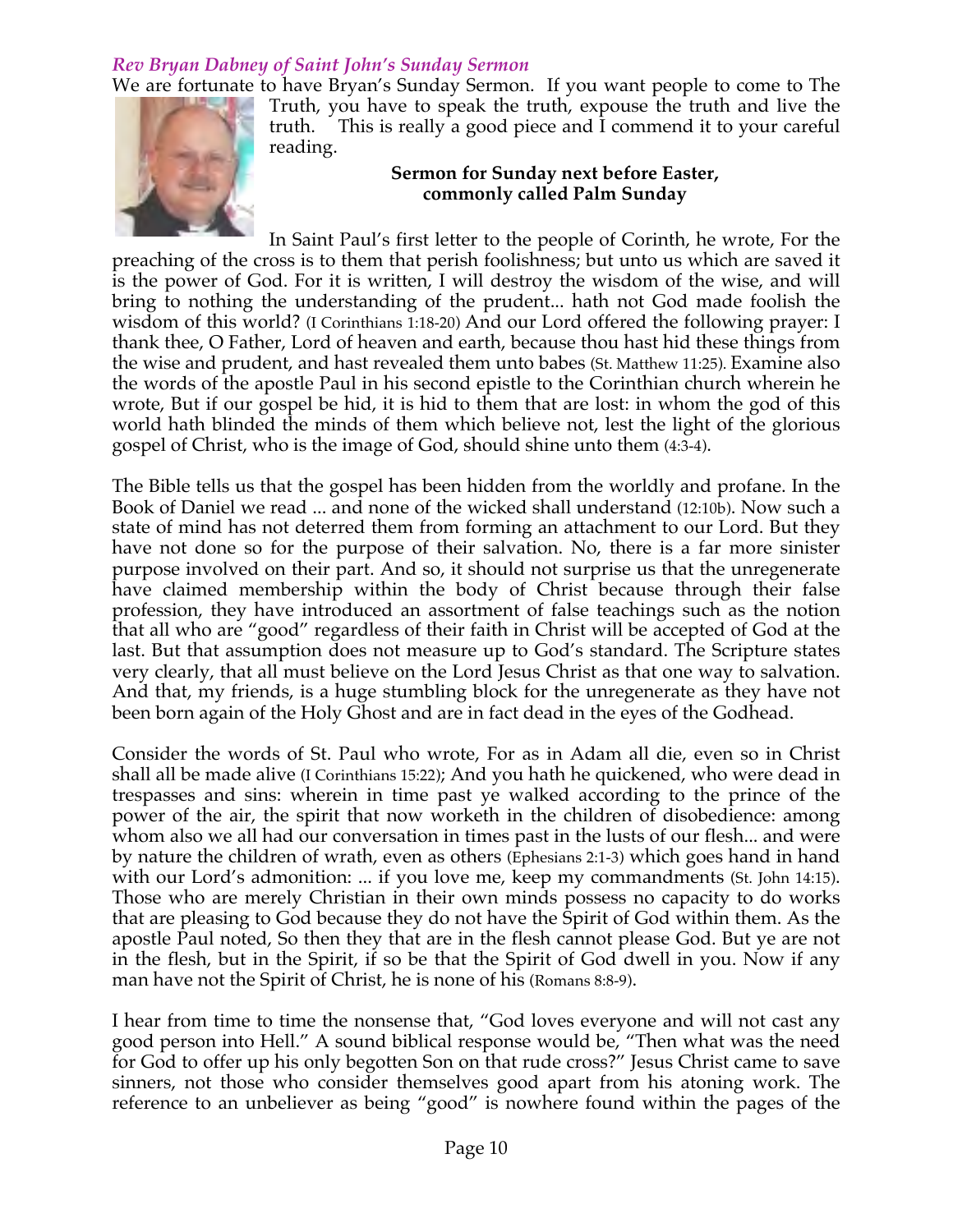Holy Bible; and even our Lord said that there is none good, save one, that is, God (St. Luke 18:19). Thus, the notion that a profane person may be thought of as "good" falls to pieces when viewed through the lens of Scripture because such is based on a subjective appraisal which the profane and the unregenerate will apply to themselves and their associates.

As born-again believers in Jesus Christ, we recognize that only God sets the standards for morality. When we say something is good, we say so based not upon our understanding but upon the word of God. Hell is full of those who did what was right in their own eyes (Judges 21:25)— who viewed themselves as being righteous, good and holy by their own efforts (Revelation 3:17). We may safely refer to such behavior as the way of Cain and is so-called because Cain— and others like him— rejected God's standards and set them aside for those of his own choosing (St. Jude 3-19).

The wise, the prudent, the scribe, the Pharisee, the Sadducee, and the Herodian are all fit examples of those who would use their knowledge and wisdom to further themselves rather than to advance the word of God. Our Lord harshly rebuked those who lived in the towns of Chorazin, Bethsaida, and Capernaum as they had failed to embrace him based upon his mighty works. While they were willing to accept his gifts, they were not willing to accept them as the sign that he was, and remains, God's Messiah, the Saviour foretold by the prophets (St. Matthew 11:20-24).

Today, the wise are found within the body of Christ as seminary doctors, bishops, priests, deacons or lay people. And like those of Lord's earthly ministry, they too are his enemies through their rejection of him as the Christ, the only begotten of the Father. They have also rejected his gospel of salvation because they are enamored with "another Jesus"— which is Antichrist— and "another gospel"— which is the false gospel of perdition (see Galatians 1:6-9). They will not tell their congregations the truth about our Lord because to do so would run counter to their ecumenical predilections. Satan has been quite successful in his use of ecumenism to lure the unsuspecting into his fold. His agents employ words like "compromise" or "dialogue" which have the appearance of wisdom, piety and open-mindedness. As the Rev. Douglas Wilson once observed, "Christians who 'dialogue' with those of other faiths are using their faith as a branch upon which to perch lightly while they survey and appreciate all the other options...governed by this approach, Christianity is a prospective; it is not truth."

Satan has never missed an opportunity to deceive humanity, especially when there is a chance of upsetting the faith of those who have been regenerated in Christ Jesus. In more recent times, Satan has employed the unequal yoke of ecumenical associations as a weapon of mass deception. Through this seemingly harmless enterprise, he has won over many weak or carnal Christians by convincing them through his agents within the mainline churches that it is God's will for them to "compromise" and "dialogue" with those outside the body of Christ apart from a sound Christian witness. But compromise by its nature will require at least one party to give up something in the supposed hope of gaining something else. And what are the usual and expected items to be sacrificed by Christians in any compromise with the infidel? In every case they are the tenets of sound Christian doctrine. The Devil desires "compromise" and "dialogue" because he wants to replace the unity of all under our Lord Jesus Christ with a unity of all under his rule and authority (see II Corinthians 6:14-18 and Revelation 13:1-18). Eventually, all who reject the one true Christ of Scripture will worship the Dragon and the Beast (Revelation 13:1-7).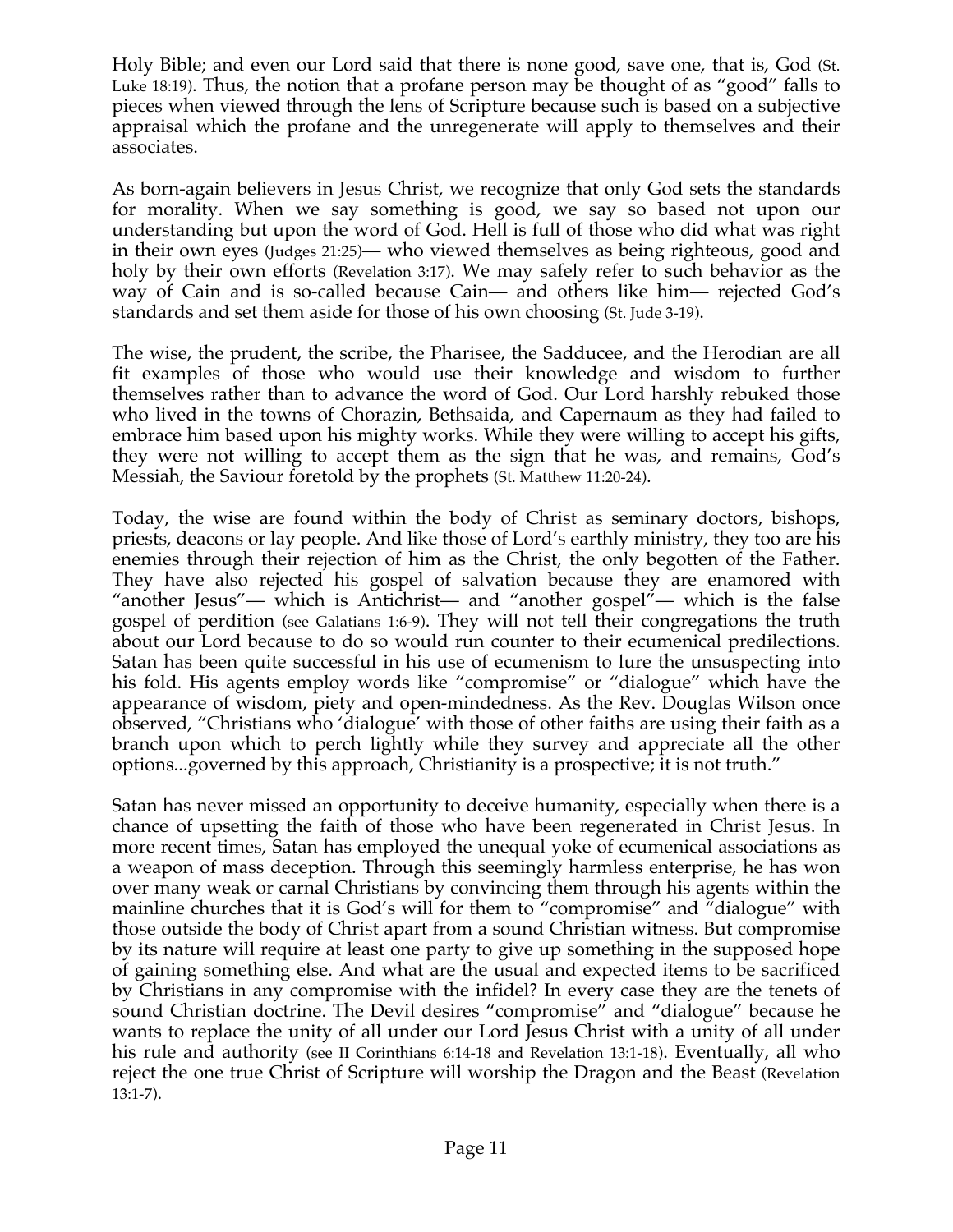Folks, biblical doctrines matter, for it is through them that we have our relationship with the Godhead and our fellowship as Christians. Sound biblical doctrines have been paid for not only in the blood of our Lord Jesus Christ, but in the blood of countless Christian martyrs who stood up for the truth of God's word in the face of all sorts of persecutions. If we have any understanding of the truth of Jesus Christ, we ought to be filled with thanks to God for the sacrifice of those who went before us in the faith. In that light, should we not exercise great care in preserving what has been handed down to us? Should we not resist the Devil and his pernicious followers who are merely wolves in sheep's clothing peddling their false gospel of inclusion (St. Matthew 7:15)?

#### Absolutely!

It is important for each of us as born-again believers to resist the temptation to follow after those whose earthly credentials have given them a figment of godly wisdom, but whose hearts are the same as those of the scribes and Pharisees of our Lord's day. Just as those evil men hid behind their monikers of piety and religion, so do their contemporaries within the Christian Church. The modernists are ashamed of the risen Lord whose name they bear because his true nature does not fit within their ecumenical understanding of the Saviour. We must ever be watchful of them and reject their offers of "compromise" and "dialogue" when they come round. Their master will send them to us and so we must be ready at all times, having donned our spiritual armor. We need to know what is in our bibles and not what is in the latest book by "Rev./Mr. or Ms. Soin-So." We need to keep our hearts focused on the truth of God's word written and not on the pronouncements of "Bishop This-or-That." We need to hear the truth of God's word from a believing minister and not sit Sunday after Sunday in a church where God's word is twisted and tortured by "Rev./Pastor Mr. or Ms. Such-in-Such" who would not know the living Christ if he suddenly appeared before him (or her).

It is my hope that you who have received this message will seek to develop a lively faith in Jesus Christ as your Saviour and Lord. That you will devote time out of your day to Bible study and prayer. That you will seek to live in obedience to God's will as found within the pages of Scripture. Further, if you have not found a Bible-believing church, that you will do so and soon. "Tomorrow is promised to no one" as the old saying goes. Our Lord could return at any time. And, in light of that, I admonish you to be ready so that you are not caught unawares. Avoid the web of lies that has been spun by Satan's wise men and scribes. Keep to God's word written and steer clear of all who will not follow it.

And may the God of Peace bless and keep you all in Christ Jesus our Lord.

Let us pray,

**LMIGHTY** and most merciful Father, who has given the free gift of salvation to all **ALMIGHTY** and most merciful Father, who has given the free gift of salvation to all who believe on thine only begotten Son; keep us from all deception, and give us hard to present the principle will then  $\mathbb{R}$ hearts to resist until the end; so that at the last, we need not be ashamed to stand before thy Son and give an account of our lives in thy service; for this we ask in the name of thy Son our Saviour, Jesus Christ. *Amen.*

Have a blessed week, Bryan+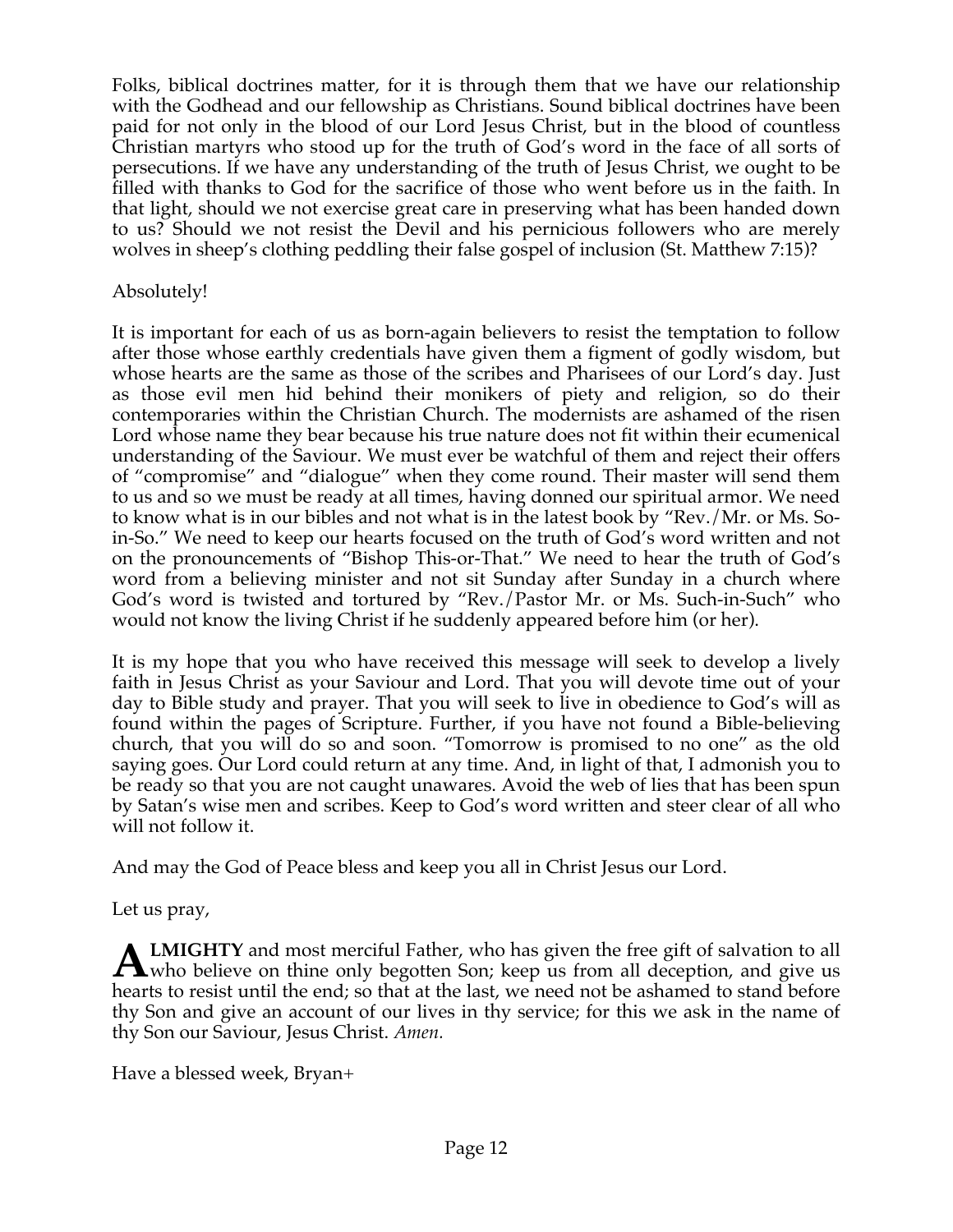# *Rev Rick Reid of Saint Peter's Palm Sunday Sermon*

We are happy to have a sermon from Reverend Rick Reid, minister of Saint Peter's, whose congregation co-located with the Worldwide Headquarters of the Anglican Orthodox Church. Rev Rick has all the resources and challenges right at hand. This sermon is not in the usual expository style common to the Sunday Report and the AOC, but I think you will enjoy it.

#### **Palm Sunday**

This morning I ask you the question: Are you willing to trust in God? Are you willing take up your cross and follow him, all to Calvary?

This means being willing to die in order to follow Jesus. This is called "dying to self." It's a call to absolute surrender. "For

whoever wants to save his life will lose it, but whoever loses his life for Him will save it.

During this Lenten Season, we have all been on a journey, the journey we are *all* taking leads to Jerusalem. But we are not alone we are taking our journey with Jesus.

In our Lenten Journey we have paused each Sunday and we have recalled an event in the ministry of Jesus. Each of these events has pointed us to the Eternal Truth.

On the first Sunday of Lent we read of Jesus being tempted in the desert. Our old enemy appears again. The same temptations which drove Adam and Eve from the Garden of Eden are again presented to Jesus, but unlike Adam, He does not fail. Our ancient enemy is defeated in this battle, but we are told he will return at a more opportune time.

On the Second Sunday we are reminded through the Syro-phoenician Woman that God's Grace is available not only to the children or Jews, but to all who believe.

Those who beg the crumbs from His table will be filled, and will receive more than they can desire or imagine. Ironically, many Jews will lose their salvation because they rejected Christ, and many Gentiles will find salvation because they recognize Him as the Messiah,and accept Him as their Lord and Savior. The Salvation of God is for all who believe.

Our Lenten Journey continued on to the Third Sunday in Lent when we recall the first time the identity of Jesus is questioned. He is casting out demons and they wonder who He is and by what power He does these things. I s He a demon, is He possessed, or is Jesus the willing accomplice of the prince of the demons? He proclaims to us it is by God's Grace that He works, and to do the will of God, is His work.

The Fourth Sunday of Lent finds God doing what God has always done, providing for His people. We remember the feeding of the 5,000, and again we ponder the generosity of God. Jesus bears witness to the Love of God as He takes, blesses and breaks the bread so that all may have enough to eat. And not only enough, but food left over, so that even those not present may be cared for and loved through this more than symbolic meal.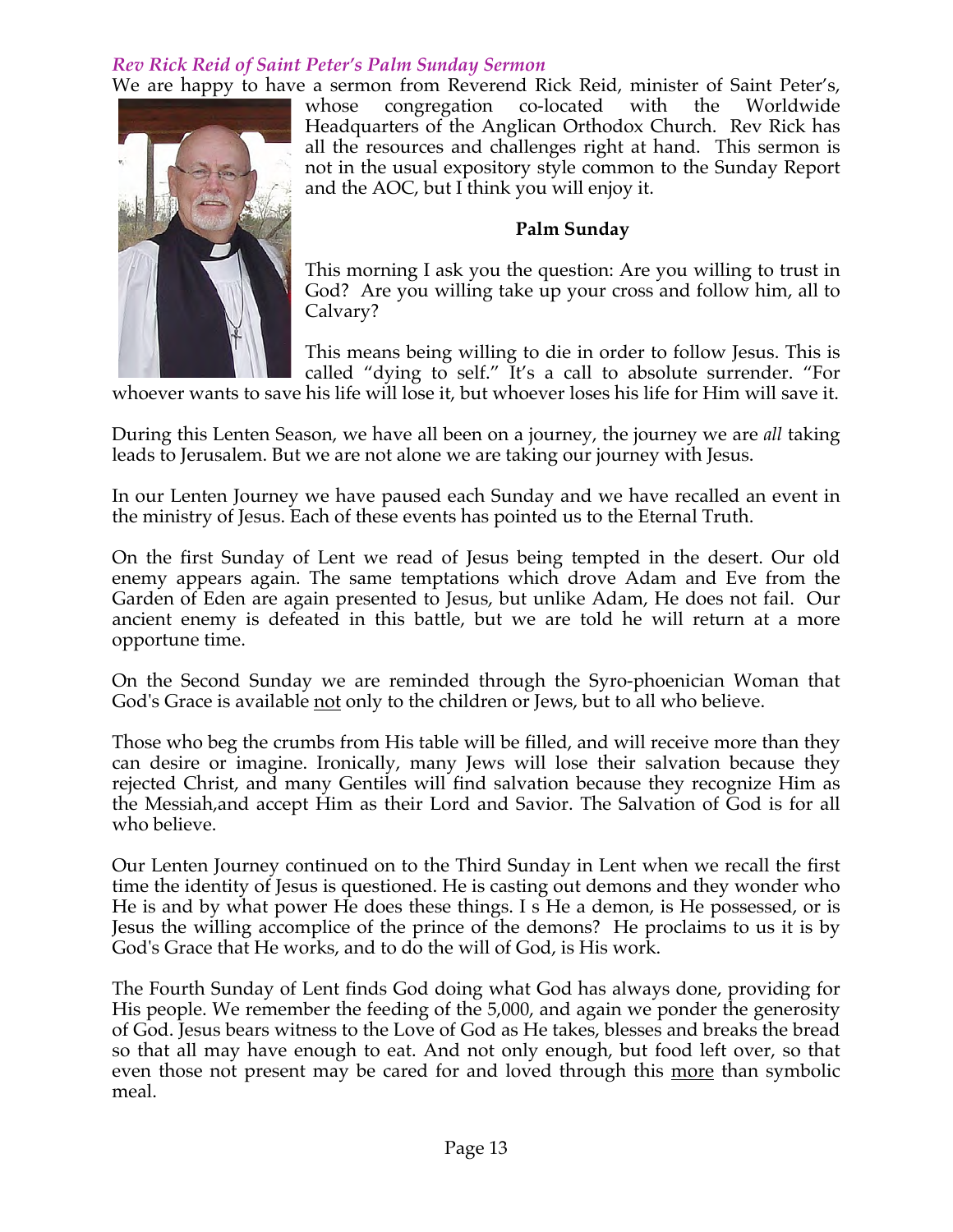Likwwise, during the Last Supper Jesus took the bread and when He had given thanks, He broke it and gave it to his disciples. The benefit of this bread was not just for his disciples on one evening,but for uncountable millions who have received the Body and Blood of Christ down through the ages.

It is a meal that sustains our faith. In faith we understand Jesus died on the cross, and His blood was shed for us for the forgiveness of our sins. When we receive Holy Communion, it is an action that both confirms and confesses our faith.

We move on to the Fifth Sunday in Lent. This Sunday has been traditionally called Passion Sunday. On this day St. John records Jesus told the Jews: Verily, verily, I say unto you, Before Abraham was, I AM." Jesus' enemies understood exactly what he meant by his words, "before Abraham was, I AM."

In other words, Jesus is telling these Jews that his position or rank in the kingdom of God is greater than that of their father Abraham. Once he said this, the Jews took up stones to stone him to death.

Yes, on *Passion Sunday* we see one of the reasons, that his enemies wanted him dead, and why they were unrelenting in pursuit of his execution.

The Jews try to stone him, but Jesus hid himself and went out of the temple.

And now here we are at Palm Sunday. Jesus makes His triumphal entry into Jerusalem accompanied by his disciples,

Jesus rode into Jerusalem on a colt, while crowds of people covered the streets ahead of him with their cloaks and with palm branches, shouting "Hosanna to the Son of David, blessed is He comes in the name of the Lord"

This was in fulfillment of the prophecy foretold by Zechariah, which states:

<sup>9</sup>Rejoice greatly, O daughter of Zion; shout, O daughter of Jerusalem: behold, thy King cometh unto thee: he is just, and having salvation; lowly, and riding upon an ass, and upon a colt the foal of an ass.

They will begin the week proclaiming Him as Messiah and end the week by crucifying Him.

The story of His work here on earth is almost finished; but what about ours?

It is not question of whether we have completed our work, there will be much to do before we see heaven. The question is: are we ready now to throw ourselves on his Divine Mercy and accept perhaps for the first time, the reality of what He has done for us on the cross? Will we walk with Him to Jerusalem, to the cross and the grave? Will we trust only in the Lord and allow Jesus to die for us, that we may live for Him?

# *After Church Hospitality*

Sadly, no after church snacks. The same story every week, is it not? The fact is that we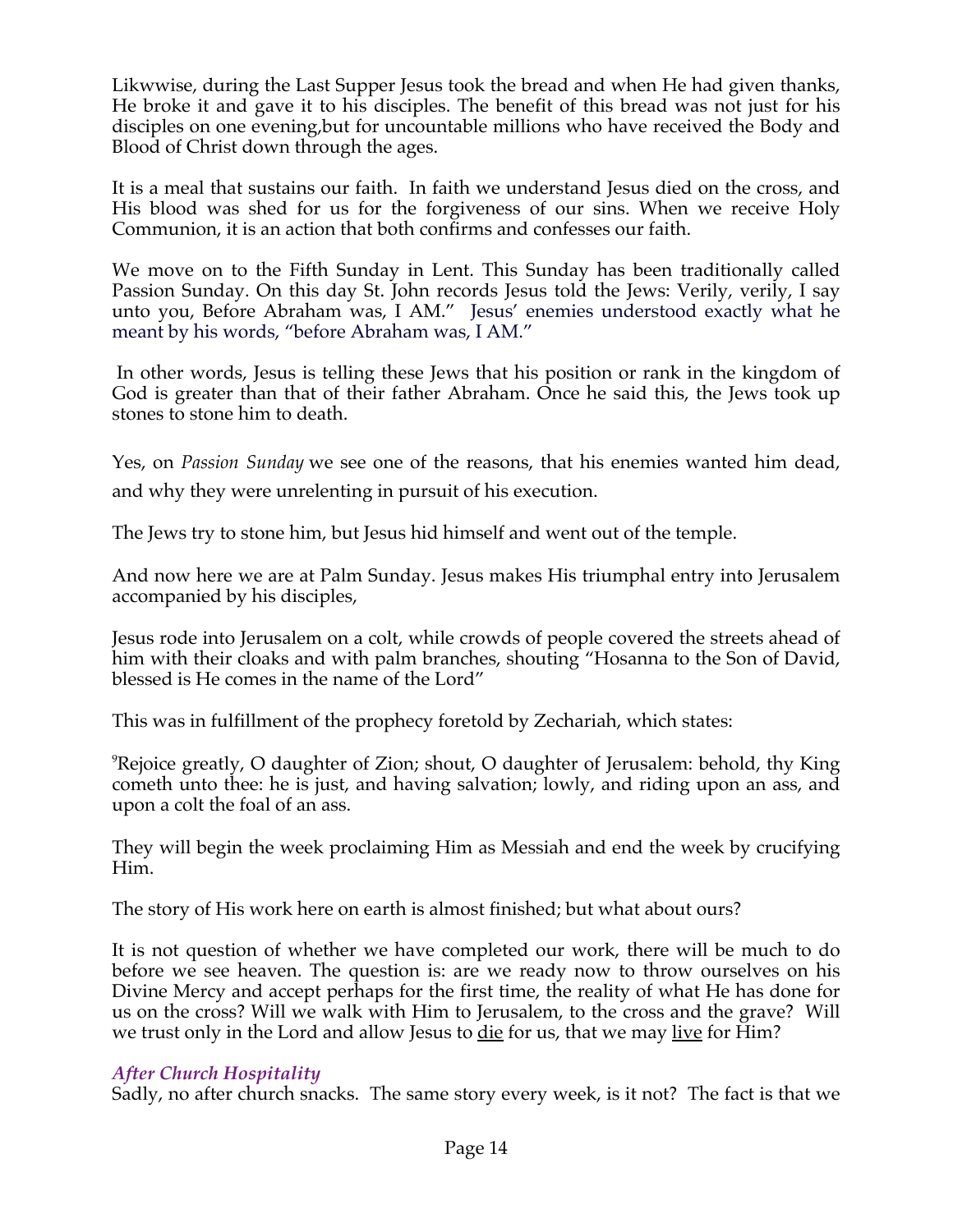are supposed to be on a low carb diet and there really aren't any low carb snacks that appeal to us. So, with no fatted dog nut in sight, we were out of luck! Please someone, between now and next Sunday invent some no-carb dog nuts.

After church goodies providers as currently signed up:

**Date Name** 31 March 2013 **Opportunity Available – Easter Sunday**

*People in our Prayers* - http://faithfulcenturionprayerteam.blogspot.com/

#### **Why? Prayer is an extremely important activity.**

It is not that God knows not our needs, for He surely does. Yet, Jesus commanded us to ask God for those same needs. In addition to the obvious of asking God for help, offering thanksgiving and the like, prayer helps us focus our thoughts on how we might do God's work.

The Prayer Team of the Church of the Faithful Centurion was established to help our members and fellow Christians pray for those in need and to give thanks as well for the blessings we have been granted.

#### **Who can be on the list? Do I have to be a member of the Church of the Faithful Centurion to be prayed for?**

No! The only qualification to be on the list is that you want our prayer team to pray for you. We are Christians and are happy to pray for you, no matter who you are. If you want help from God, you are our kind of people.

#### **What is the commitment from the prayer team?**

Each member of the team will pray for the desired outcome at last once per day.

#### **How do I get myself or someone else on the prayer list?**

You can email one of the prayer team leaders: Jack - jack@faithfulcenturion.org or Dru dru@ faithfulcenturion.org, or call the church office at (619) 659-3608 or fill out a prayer card at church.

#### **What should I ask for?**

Depends on what you want. Some people merely want God to be asked to heal their ills and be mentioned by their first name, others want a specific outcome and / or have more of their personal information known to the team. Ask for what you want. It is your desire and need for prayer the team is attempting to meet. For typical examples, see the list below.

#### **Updating the Team**

If you are on our prayer list, or if you have submitted a person that you have asked us to pray for, please update one of the team members or Hap in person, by telephone or email. It helps to be able to pray specifically for these individuals including their specific needs; plus if they get better, it is nice to give thanks!

Please note that on the yellow (maybe green or orange if you get an old one) cards at church, you can ask that those to be prayed for have their names disseminated to the prayer team. Those names will be said in church and appear here. Or, you can ask that their names and purpose be kept confidential, then only Hap will know to pray for them.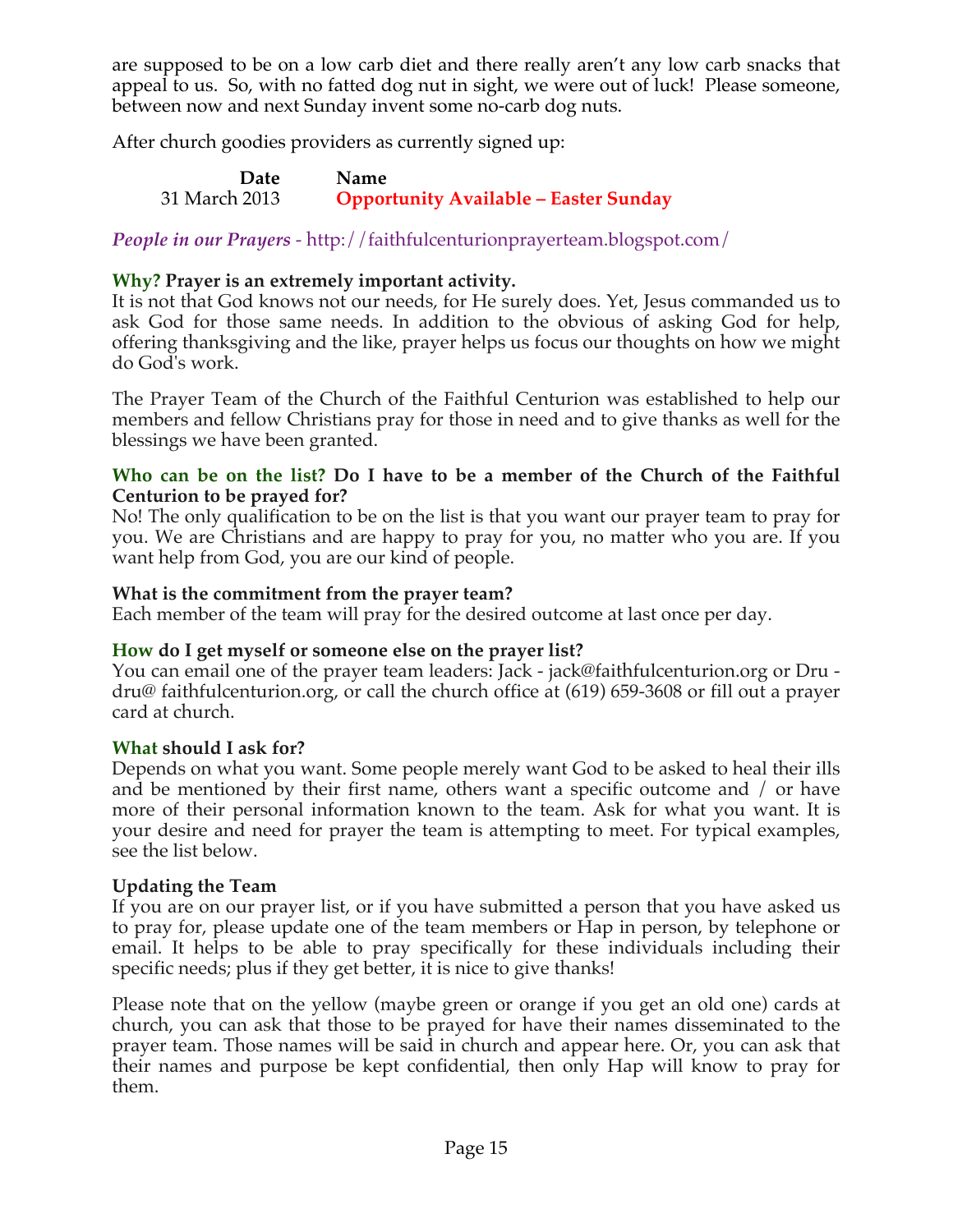*Prayer List Notice – If you have someone on the prayer list and their needs have changed, please let us know. We'd like to update our prayers to reflect the need and most important to give thanks!*

# *Travel*

- *Jerry* is with his sister Lynn's family in Chattanooga, Tennessee. Lynn passed away the night of 23 March 2013, after complications during knee surgery.
- *Ernest Jacob,* Bishop Of Pakistan and Chancellor of Faith Theological Seminary is traveling to the meetings of AOC around Pakistan and attending the annual graduation of Faith Theological Seminary to be held on 15 March 2013.
- *Maffucci Family* is traveling to family that are having problems. Pray for their safe trip and resolution of the problems.

#### **Loss of Home**

*Sarah* who lost her home and all the contents when her house caught fire and burned to the ground near the end of January 2013. Her beloved dog was taken in the fire. Please pray for Sarah as she has many decisions at this time and help her to know Jesus will be with her to help to make the "crooked road straight."

#### *Move*

- *Ryan Hopkins* has moved to Dillsburg, Pennsylvania, to study Dressage Riding through June 2013. Please pray for God's guidance in his life as he works and studies. Help him to see where God would like him to go from here and how he should get there.
- *The Thomas Family* is on a short tour assignment in Guam through August 2013. Please pray for the assignment to continue to go well for Kurt and for Mary and the kids to make new friends. In particular pray that Kristyna and Mitchell will develop good friends and schoolmates there so as to further their development as both Christians and citizens. Things seem to be going well where the sun rises on the United States, so keep praying! Give thanks and ask for continued good developments.

# *Departed*

- *Lynn,* Bishop Jerry's sister, of Chattanooga, Tennessee, passed away the night of 23 March 2013, after complications during knee surgery. Please give thanks for Lynn's time here on earth and pray for comfort and strength for those she leaves behind. Please pray her family might keep all their trust in the Lord and let him carry their worry and concern on the temporary separation.
- *Lou Soloff*, age 95, of New Jersey passed away on 14 March 2013. Lou has been a steadfast member of the AOC from its early founding and was instrumental in bringing her dear husband, Roy, to Christ through a patient perseverance in the Gospel study. Please give thanks for Lou's time here on earth and pray for comfort and strength for those she leaves behind.

# *Nearing the end of their time here on earth*

*Julia* has cancer which has spread through her body; further treatment seems impossible. She is preparing to go home to be with her family who have gone before her. Pray for her faith to build and the transition to be good. Pray also for those she leaves behind.

*Polly* is in hospice care with dementia and spinal stenosis. Please pray for her as she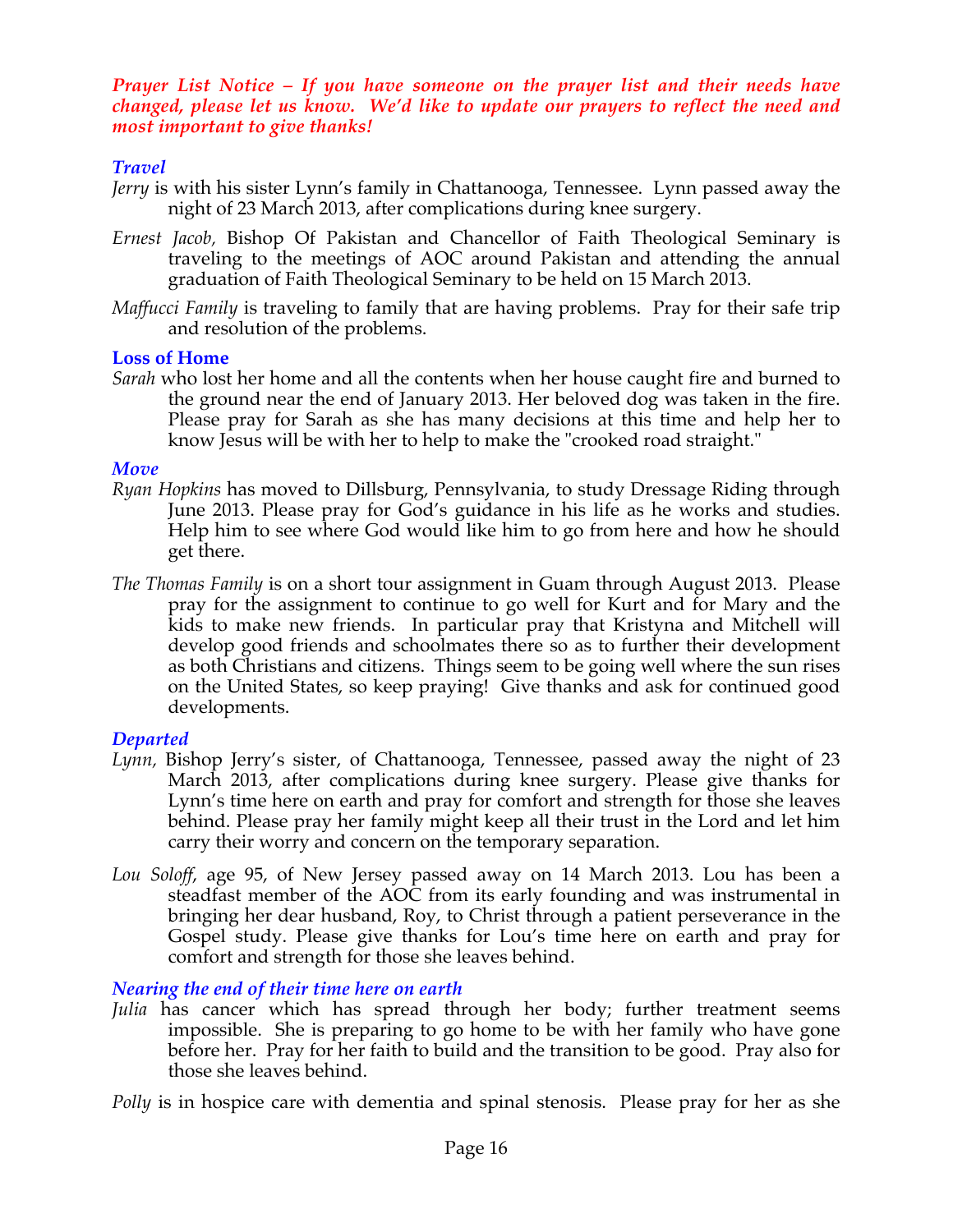prepares to go home to be with her family who have gone before her. Pray for the faith of her family to build and the transition to be good.

#### *Homebound or Infirm*

- *Lou* has aspiration pneumonia. Please pray for the infection to be knocked down and for her continued recovery.
- *Frank* has been coping with various ailments from older age. He is in his 90s and it has been a difficult year. Pray he will find comfort in God, that those who provide care to him will pay attention to him, do their best and give him the love we all desire. Pray that the coming year will provide relief to him.
- *Norma, Sara's mother* is in a state of deteriorating health, both physically and mentally, with both onset dementia and Alzheimer's. She is slowly drifting away, though she still recognizes Sara and prayer gives her a sense of peace. Please pray for both Sara and her mother to put their cares and worries on God's shoulders so they can deal with the many problems involved.

#### *In need of a miracle or understanding of God's Plan*

- *Scott,* one of our Lord's ministers who collapsed a week ago and is in the ICU of a Medical Center since he had a pulmonary embolism, with a concurrent infection of several bacterial agents. He has stopped breathing on several occasions, and may have undergone brain damage. He currently is on DNR. Please pray for recovery so that he will continue to do his Lords calling*.*
- *Becky* has fourth stage metastasized lung cancer and is not doing well with chemotherapy treatments. Please pray for Becky and her husband as they are together during this difficult time in their lives.
- *Larry Howes* suffered a fairly severe stroke. 4 December 2012, doctors replaced a valve in a shunt that had been put in about two weeks ago, and Larry responded very well. He was able to go home. He is now back in Mass General hospital. Please pray for the medical team treating him to pay attention and do their very best; pray also for confidence in our Lord for Larry and his family. Larry needs a miracle, pray for one. Please.
- *Colleen* has been battling pancreatic cancer over the last year and it has now spread to one of her lungs. Please keep her and her family in your prayers.
- *Christine* has cancer of the colon, which spread to her liver; she is receiving chemotherapy and is having difficulty eating. Please pray for the medical team treating her to pay attention and do their very best; pray also for confidence in our Lord for Christine and her family.
- *Todd* and *Kenny* have both been fighting osteocarcinoma for over five years and have been told their time here on earth is nearing its end, absent a miracle from God. Both are ready to go home and leave the pain, but would like to stay. Please pray for them and their families.
- *Colonel Bud Day's* cancer has returned. The outlook is not favorable. Bud has been an inspiration to all of us for years, this changes nothing. He is well at peace with our Lord and we all hope he stays with us for a while longer.

#### *Treatment*

*Brian* has finished the radiation treatment for his upper lung and bronchial area cancer, which seems to have gone well. The burning seems to be dissipating which is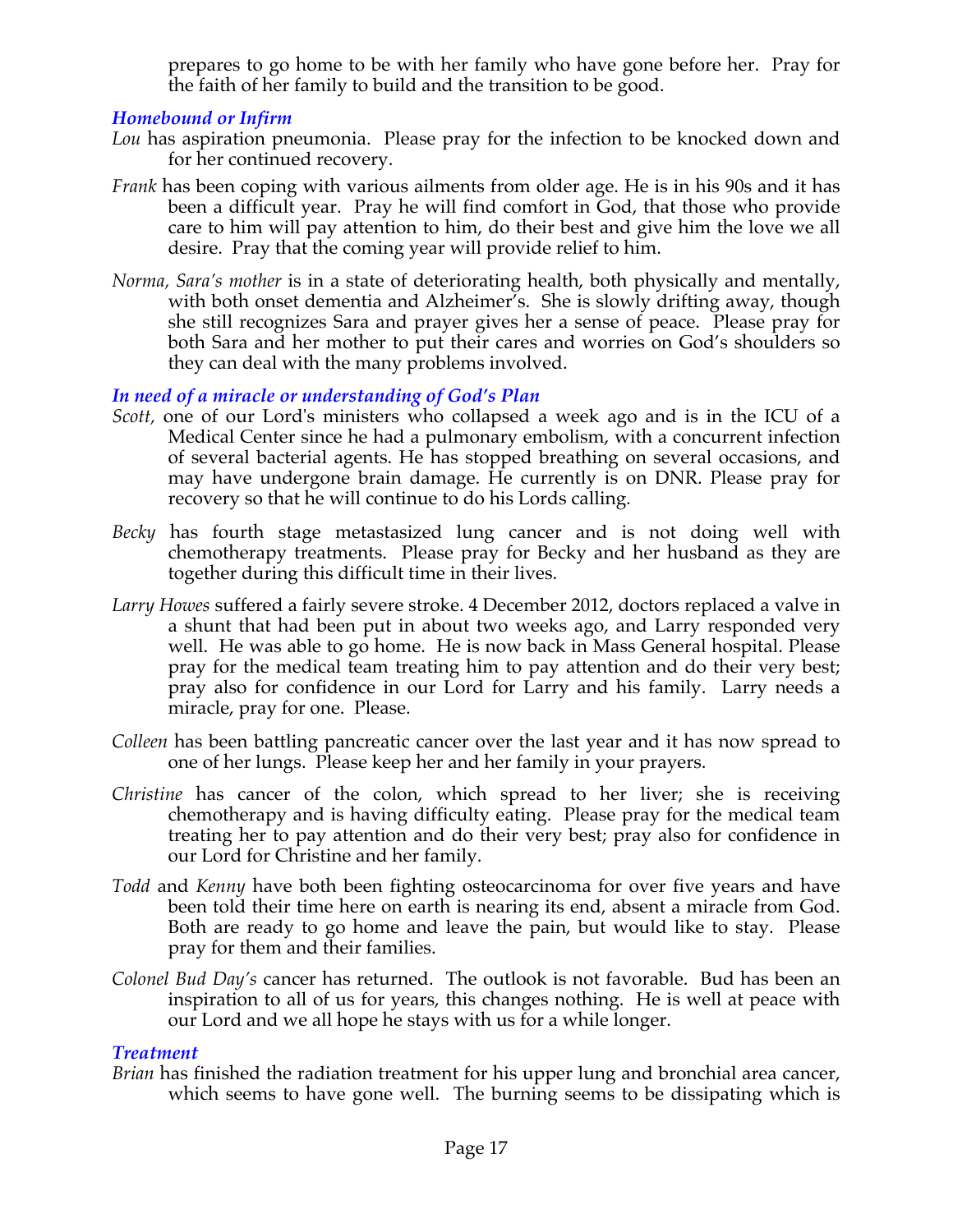very good. Give thanks for the progress so far and pray for continued good things to go on. There is more chemotherapy ahead. Please pray that he will gain strength to allow treatment to continue and that he will tolerate the treatment. Please give thanks for the cancerous area shrinking and pray it will continue to dissipate. His breathing seems better, please join him in giving thanks for that and pray for no more breathing problems. Please also pray that Brian will rest and not over extend himself. Please pray for peace of mind and trust in God for Brian and his fiancé Mel, so he can rest and gain strength; pray for the medical team treating him that they pay close attention and do their very best; pray also that he can quit smoking.

#### *Healing*

- *Angela* had an ischemic stroke (clot). Please pray for guidance for the medical team treating her and for strength and trust for Angela. Please pray also that she and her family might put their worries on our Lord's back so she can work hard towards recovery.
- *Nora* had a stroke mid February 2013. Please pray for guidance for the medical team treating her and for strength and trust for Nora. Please pray also that she and her family might put their worries on our Lord's back so she can work hard towards recovery.
- *Linda* has been hospitalized for several days with a gastrointestinal problem. Please pray for guidance for the medical team treating her and for strength and trust for Linda.
- *James* is under the care of Cancer Treatment Centers of America. James will need surgery and or chemo and radiation. He and his wife Dawn praise their Heavenly Father for the means He has ordained. Please continue James and his family in prayers. Please pray for the medical team treating him to do their very best and pay attention, pray for the treatment to go well and result in remission. Pray that James and his family will be able to put their cares and worries on God's shoulders during this trying time.
- *Richard* an elderly gentleman has severe pneumonia. Please pray for the medical team treating him to do their very best and pay attention, pray for the treatment to go well and result in recovery.
- *Dester* is suffering from unknown skin and diseases. Please guide the medical team treating him to find out what the problem is and cure it. Pray also for Dester to trust in the Lord.
- *Lee* has Arterial Fibrillation; the medical people are not sure how to help her. Please pray for guidance for the team treating her and for Lee and her family to make the right decisions regarding treatment..
- *Nell* recently adopted two children and has just been diagnosed with multiple myeloma.
- *Sarah* is recovering from a stroke, but fell and broke bones. Please pray for her peace of mind and rapid and full recovery. Pray for trust in God for her and her family.
- *Inez* sustained a right brain ischemic stroke 18 March 2013, was hospitalized in time for the counter-stroke inoculation. She is reported to be resting comfortably. She and her family will appreciate your prayers. Please pray for guidance for the medical people treating her, as well as peace of mind and trust in God for her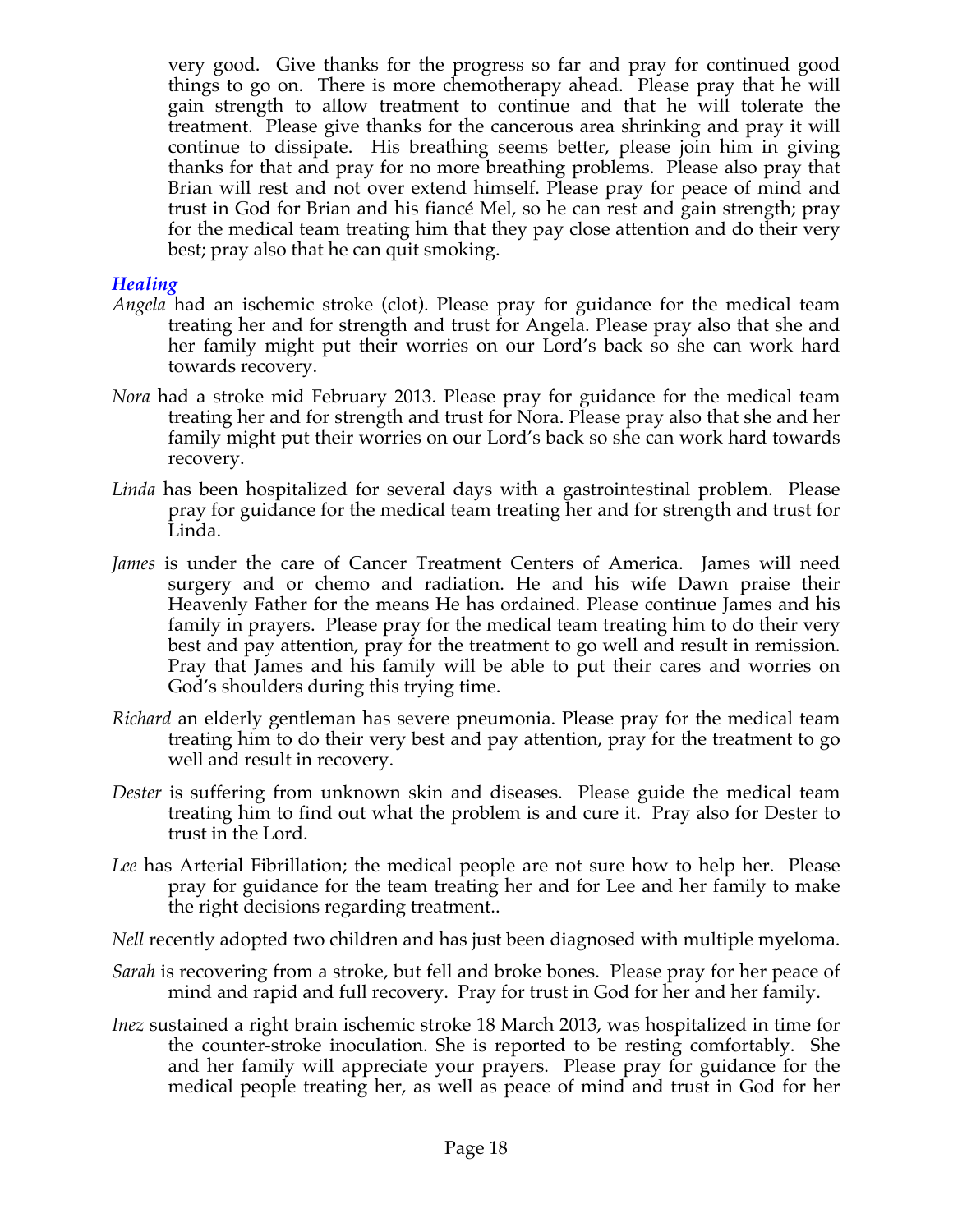and her family.

- *Kathleen* has spent the last two weeks in the hospital. She has been diagnosed with colitis, shingles and possibly colon cancer. Pray she will be comfortable and begin to heal.
- *Rachel* has Mitochondrial Myopathy. This is a hereditary disease of the muscles and they do not have a cure for it. Part of her pain is her family does not believe she is indeed ill, as she appears to be just fine. Please pray her family will learn the truth and be supportive of her; pray also the medical people treating her will find the right measures to minimize the disease. Most particularly pray for Rachel's trust in God.

*Donald* went into ICU the night of 22 December 2012, for unknown reasons.

- *Mrs. Tucker* has had recent surgery as a result of bleeding on the brain. Please pray for trust in God and a full and rapid recovery.
- *Jesse* a 27 year old man from Nebraska has had emergency brain surgery for bleeding in the brain. Please pray for trust in God and a full and rapid recovery.
- *Zoie* a little 10 year old girl is having problems with one of her kidneys. Please pray that she will be comfortable soon.
- *Nicolas* is in the hospital with serious symptoms of a heart disorder. Please pray for peace of mind for him and guidance for the medical team looking for the cause and cure.
- *Mrs. Baek* an elderly women fell and injured her spine. Doctors cannot repair the spinal injury due to her age. She fell again the morning of 12 December 2012, breaking her collar bone which is also untreatable. Mrs. Baek is in severe pain and will appreciate your prayers.
- *Juanita* is a young girl who was in a coma because of a blood disease. She has not come out and is gaining strength. They are awaiting results from blood samples. Her family thanks you for your prayers and asks that you continue.
- *Barbara* had a accident while cooking and the pressure cooker blew up in her face, causing second and third degree burns over her face and upper body. Because of this she has incurred kidney problems and may need a transplant.
- *George* had foot surgery. Please give thanks for the surgery and pray for a full and rapid recovery.
- *Nellie* is in the emergency room of a hospital in a great deal of pain. Please pray for peace of mind for her and guidance for the medical team looking for the cause and cure.
- *Lauralee Meade* underwent a lumpectomy on Friday after Thanksgiving. A further anomaly has been discovered and she had additional preventative radiation treatment. Please pray for a complete remission of the cancer. Pray also Lauralee will maintain her great attitude and trust in God.
- *Kevin Gerhart* discovered cancer on his neck. He underwent radiation and chemotherapy. Please pray for the medical team treating Kevin that they might pay attention, do their very best and find the source; that the treatment might be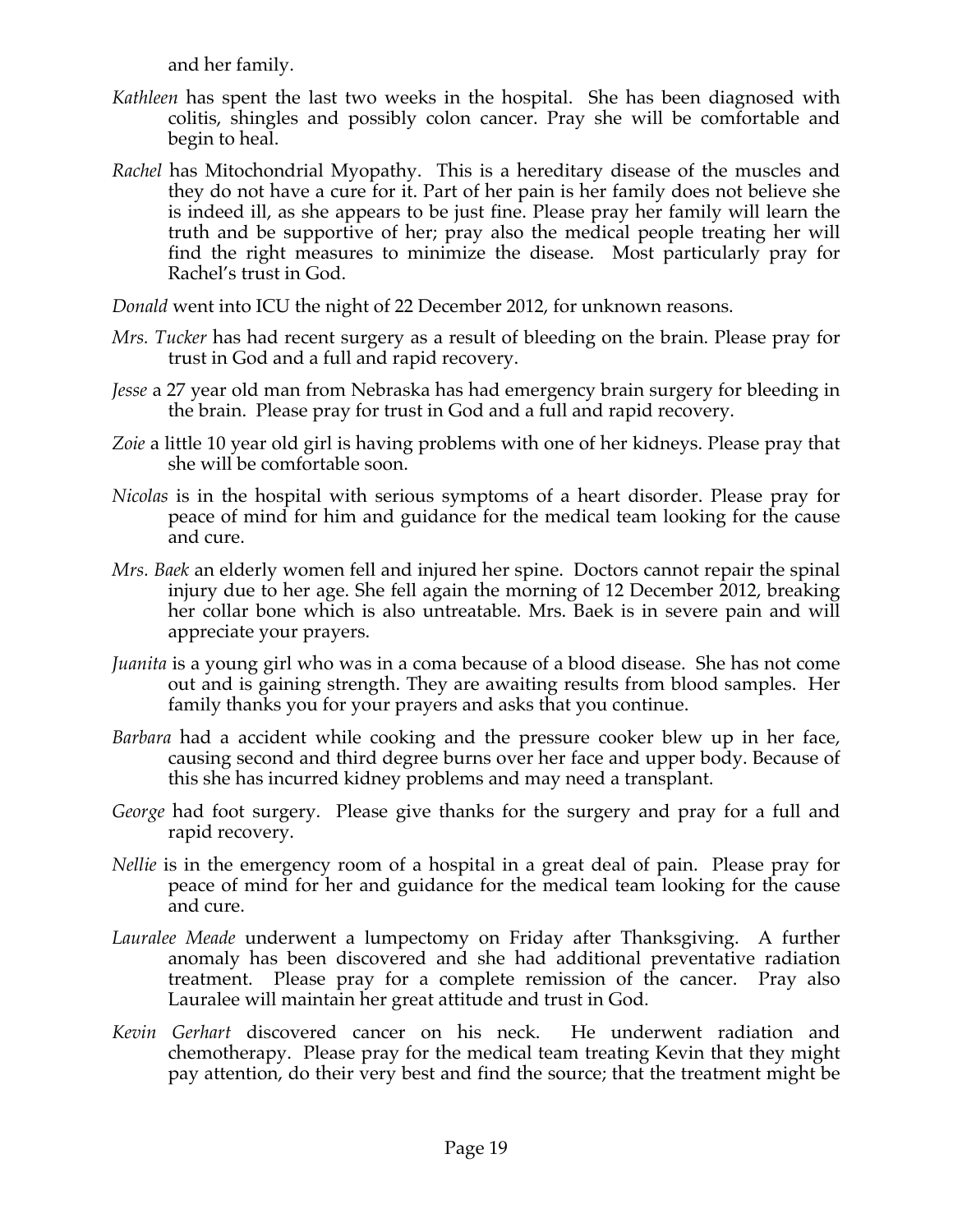successful and he might live a long and healthy life to His honor and glory. Pray also for trust in God and peace of mind for Kevin, his wife and family.

- *Bill, Sara's husband,* had a third abdominal surgery on 22 November 2011, to remove a tumor. Bill is doing better keeping the doctor's instructions, for which we are all grateful, including taking chemotherapy once a day for two more years. He has radically decreased the consumption of alcohol and eating at least mostly properly. Please pray for help for him to continue do all this. Please pray also that Bill might turn his heart outward to help those around him, as well as live a long and healthy life to the honor and glory of God. Pray also for peace of mind for Bill and his wife Sara.
- *Kay Denton* (Mrs. Kay) hip has deteriorated to the point walking is a slow and painful process, but she manages. Please pray for continued peace of mind for Mrs. Kay and her family. Give thanks for her trust in the Lord and her positive attitude.
- *Steve Sundberg* had a heart attack after Easter 2011. After some time, the medical team treating him decided he was not a candidate for stents and a five-way heart bypass was performed the week of 6 June 2011. Please pray for his complete recovery and for his three children and family who are very worried about him, pray also for his trust in our Lord and for both him and his family to let God carry their worries while he recovers.
- *Matt Alcantara*, age 15, has Osteosarcoma (bone cancer), a very rare and often lethal form of cancer with limited treatment options. This is a disease that is about 90 percent fatal in a couple of years. He has no hip joint on one side, but he walks and swims! Courage? Guts? You bet! Matt and his mom just came back from Houston at the Cancer Center for what was hoped to be a routine every four month bone scan. The scans were done on schedule, but a couple of new spots showed up. After Matt's San Diego doctors conferred with the Houston doctors to figure out what these spots mean, it turned out they are new and old injuries with no bad meaning. In effect they are CLEAN SCANs. Matt and his family ask you to give thanks for the super results. Please also give thanks for the great faith of Matt and his entire family. Their faith and trust is a wonderful example for each and every one of us. But, now is not the time to stop praying. Actually, it never is the time to stop praying!
- *Judith Clingwall*, is afflicted with Multiple Sclerosis (MS). She is currently in Laurel Place, an extended care facility in Surrey, British Columbia. Judith's condition has worsened recently. She is no longer able to stand, in fact she has a lot of trouble sitting upright. Judith is depressed and wants to go home to watch her birds, which given everything seems unlikely at present. Please pray for her to take an active part in her own life, for her strength, peace of mind, trust in God and remission of the disease so she might return home to her family. Pray also for strength for her husband Martin as he deals with all the problems and stress of Judith's situation.
- *Becky Madden* is paralyzed from the neck down as the result of a tragic shooting accident. Her husband is doing his best to take care of her; it is hard and he is learning the best he can. Please pray for further recovery for Becky, as well as strength and guidance for her husband.
- *Vince (age 15),* reoccurrence of Osteosarcoma, recent testing found a nickel sized tumor in his lungs. The doctors are consulting with a specialist in Houston. Please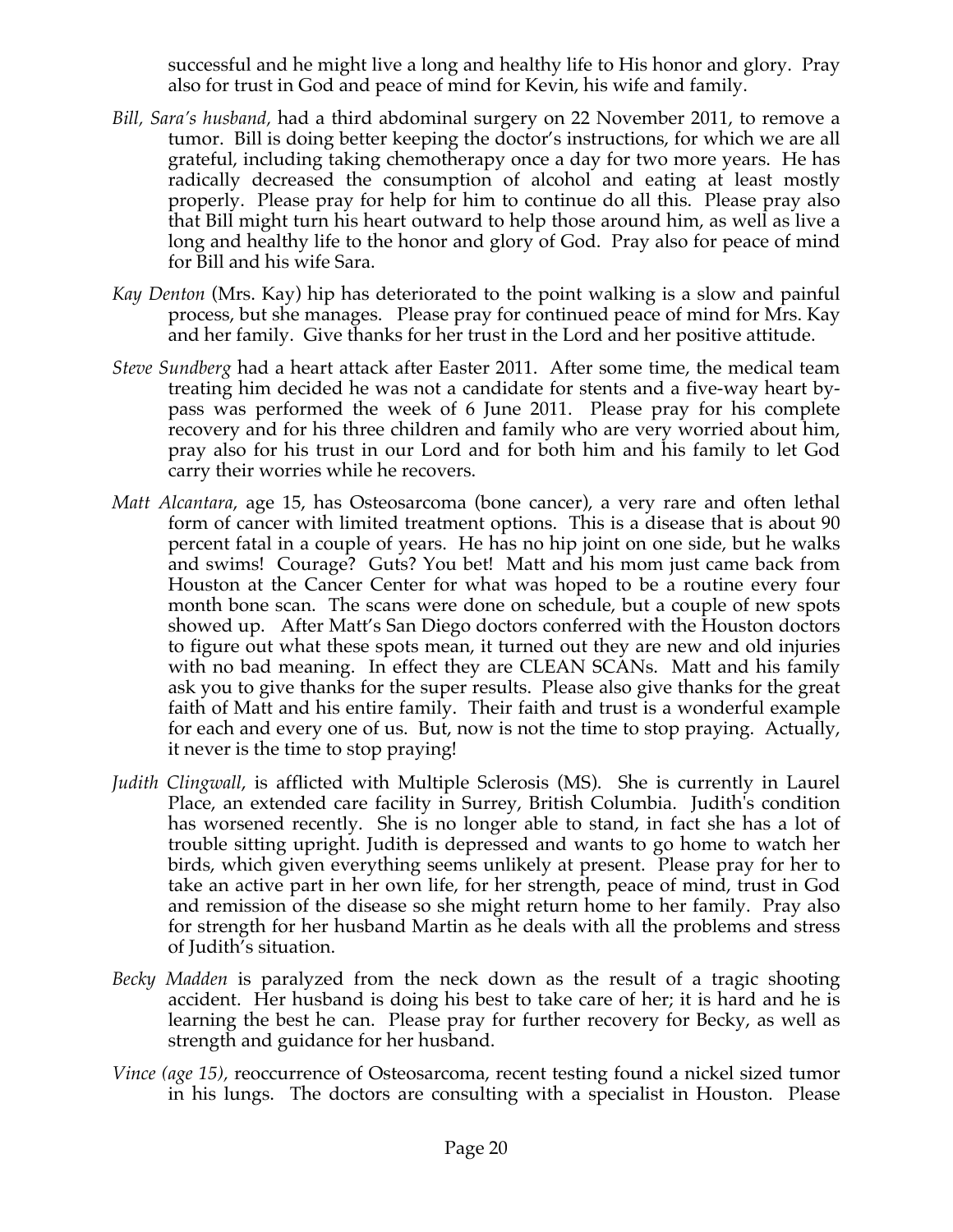pray for guidance for the medical team and for peace of mind for Vince and his family.

*Obra Gray* continues to take day by day. Please continue to keep Obra in your prayers, and give him the strength of knowing the Lord is with him and will never forsake him. Obra needs security of what lies ahead of him, and only the Lord can grant the solace to answer his prayer.

# *Thanksgiving and Continued Healing*

*Jeff* had successful surgery on Monday 4 March 2013, at Vanderbilt Medical Center to remove his esophagus as the doctors felt this is the only remedy for precancerous and cancerous cells in his esophagus and stomach. Please give thanks for the successful surgery and pray that his pain level will go down and he will recover quickly. Pray for Jeff and his family to keep their faith in God and let him carry their worries.

*Monica* had a cataract removed. Pray she will recover quickly.

- *Rick* is recovering from hip replacement surgery in the middle of February 2013.
- *Buzz Baron* had C5-6 surgery the morning of 3 March 2013, which went well. Please give thanks for the surgical team paying attention and doing their best and for a good result; pray also for a full and rapid recovery.
- *Karen* had surgery the afternoon of 1 March 2013 to remove a spot on her lung; the surgery went well and the spot was benign. Please give thanks for the great result. Pray also for continued trust in God and peace of mind for Karen, as well as a rapid recovery.
- *Dick*'s left arm was amputated after treating for Merkel Cell carcinoma over a year. He is now believed to be cancer free and is waiting to be fitted with an artificial arm. Please join Dick and his family in giving thanks to Our Lord Jesus Christ for his recovery as well as for their trust in God.
- *Sasha* a young lady with a husband and two children had diagnosed with Stage 4 breast cancer whose cells were thought to have spread to her spine. After radiation and chemotherapy, which is continuing through the end of January 2013, she is regaining her stamina and does not have any detectable cancer activity. The tumors in her skin are gone and the large tumors in her breasts are gone. She and her family ask that you give thanks to our Father in heaven. She also gives thanks to all who have prayed for her.
- *Traci* had surgery colon cancer on 27 December 2012. The surgery went very well and she appears to be cancer free. But, she had a pulmonary embolism and another clot in the artery to the spleen which will keep her in the hospital for at least several days. Traci is beginning to be weary of her medical situation. Please pray that she will not become despondent. Pray that she will open her heart to God's Grace that He might enter in to her heart and strengthen her.
- *Bob Smouse* had shoulder surgery on 28 November 2012. He would appreciate your thanksgiving prayers. While the surgery apparently went well, he is still in pain and would also appreciate prayers for continued healing and the pain to subside. He promises to work very hard on recovery therapy.
- *Tore*, of Oslo, Norway recently had a kidney transplant. Unfortunately his body rejected the kidney, infection had set in. Without God's healing touch he would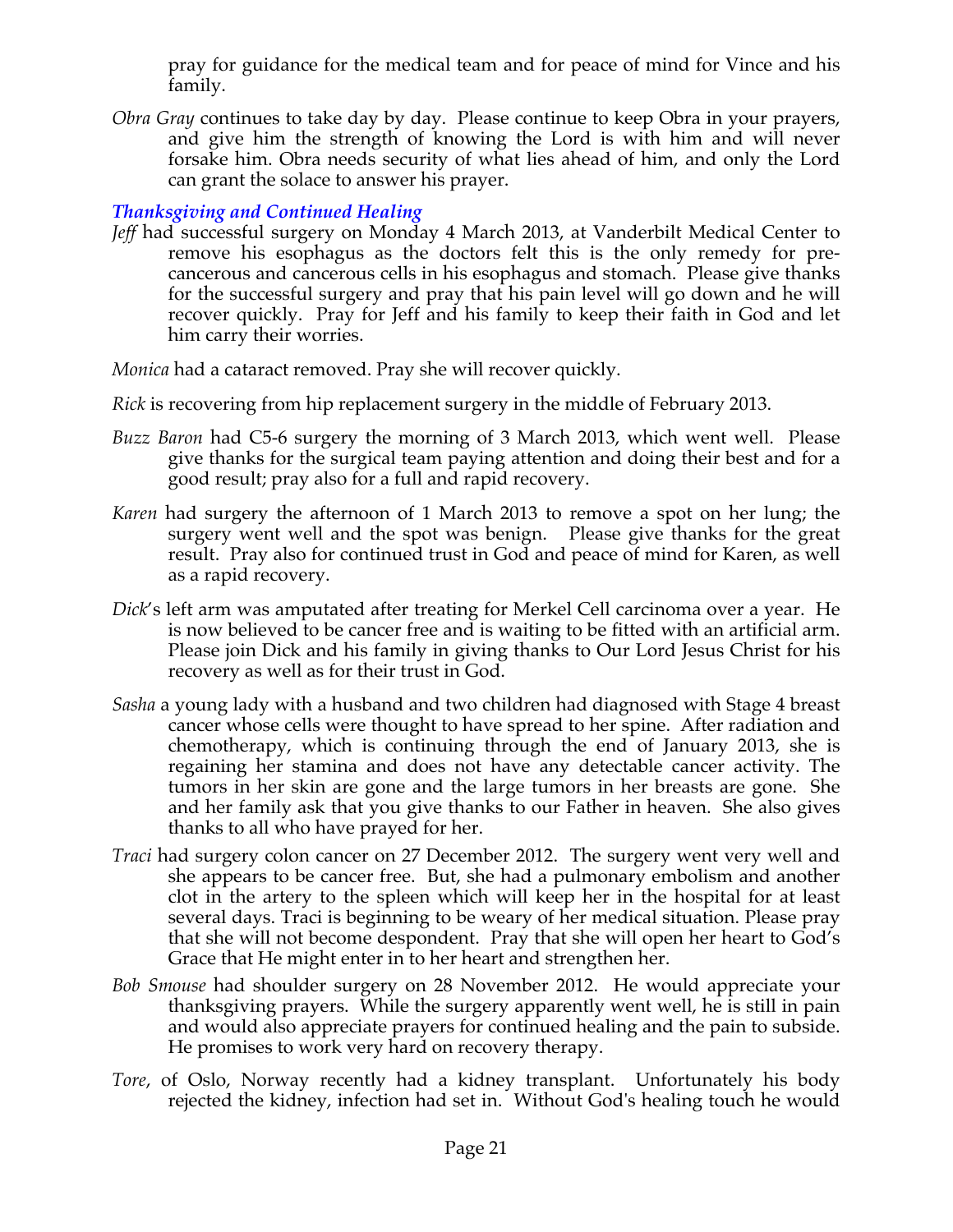soon die. According to his wife Inga, shortly after the prayer request, he began a prompt recovery and is now home. Tore and Inga give thanks for God's Grace and your prayer.

*Carol Stone*, the sweet wife of Mike Stone, seems to have recovered far better than expected from a severe brain bleed. She thinks she can walk, etc., even though she cannot. She has improved and is nearly able to stand up by herself; this makes it almost certain that she will have another fall. Presently she can stand and walk a little with a great deal of assistance. Hopefully this means she will ultimately be able to walk, at least with the aid of a walker or cane. What's holding her back at the moment is her cognitive deficits and they are trying to find a place to get her more therapy

Please pray for peace of mind and trust in God for Mike, guidance for the medical team treating Carol and strength for Carol as well as faith and trust. No one can ever understand the why of these things here on earth. Sara who passed this request on asks that you pray in both faith and hope.

*Muriel Pappin* broke her hip in a fall and had surgery on 21 November 2012. Muriel was home, but has had complications and went back in the hospital. She is now back home. Please give thanks for her return home and pray for her continued recovery.

#### *Business*

*Mark's* business is in difficulty. He works in a shrinking field, of which he is one of the country's true masters, but there is little work available. He asks that you pray that he can find a way to survive in his industry, which he loves and needs his talents. Pray he can find new sources of business and new ways of doing things, perhaps someone to partner with to better use his talents. Pray also for those who work for and with him that they might do their best to help.

#### *Employment*

- Lori is considering a potential change in her employment. Please pray for God's guidance in considering all aspect of her potential work.
- *Rodriguez Family* are looking for work. It seems many obstacles have been put in their way of finding employment. Please pray they will find employment with a firm that will be able to use their considerable skill and hard work to benefit both the firm and the family.
- *Sarah* is concerned about the future with her company. She would appreciate prayers for her continued employment and that her firm might find more and better ways to use her considerable skills.

#### *Financial Guidance and Healing*

*David and Lorna* are having financial problems. They are trying to find a smaller home which may be more affordable. *Lorna* has had an ongoing battle with brain cancer, her trips back and forth to the hospital have drained their finances to the point they sometimes struggle to have enough food in the house. Pleaser pray for Lorna's healing and guidance on how they might handle the financial difficulties in which they have found themselves.

#### *Guidance*

Jeanette has had many members of her family die from diabetes and several are near death now. Jeanette does not know the Lord and is despondent and perplexed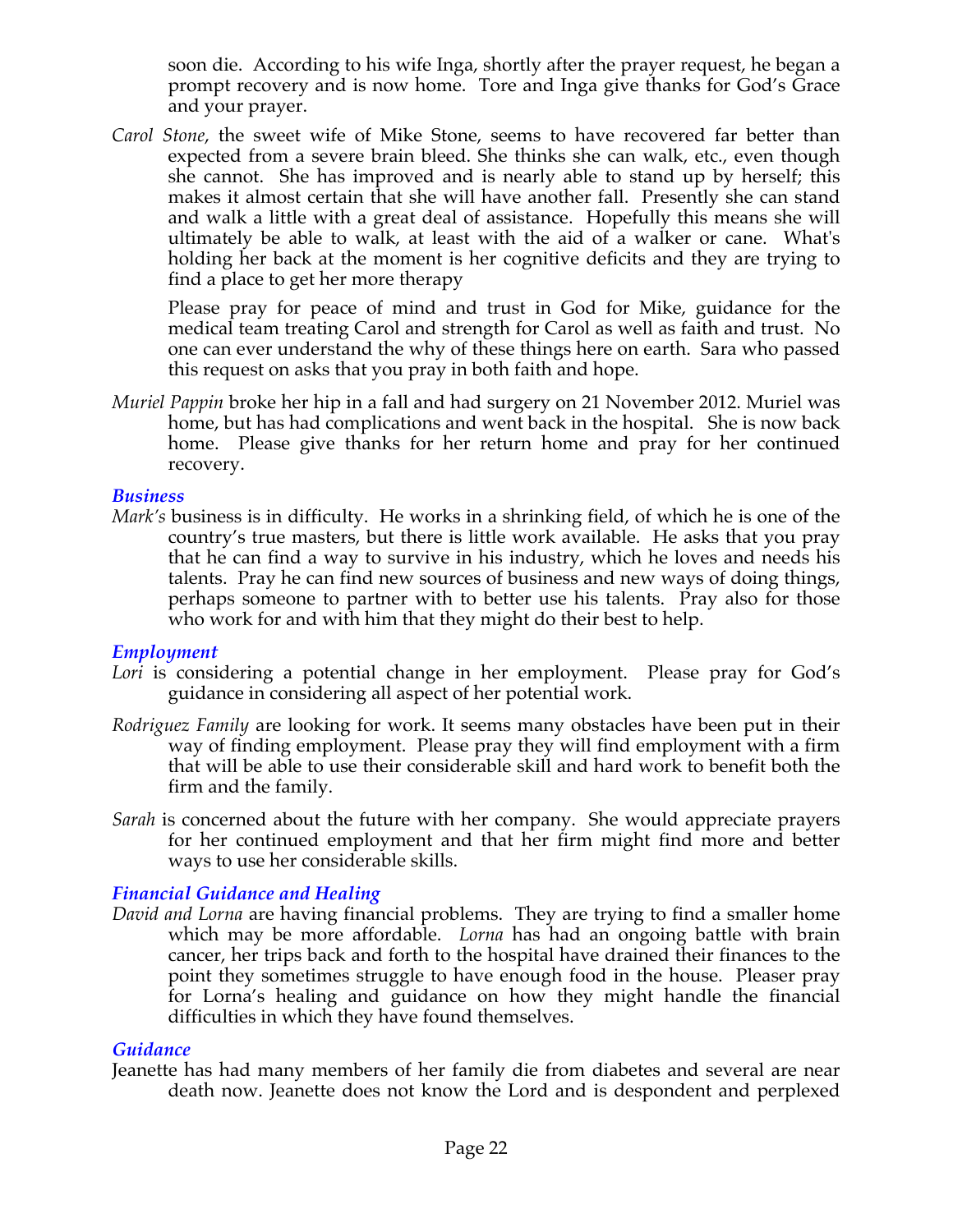about her family and herself. Please pray she can open her heart to allow the Holy Ghost in to bring her knowledge and understanding.

- *Christy* just lost her sister in an automobile accident; this follows closely the loss of two family. Please pray she can let our Lord Jesus Christ carry all her sorry, worry and care at this extremely difficult and stressful time.
- *Dr. Elizabeth Raj* is teaching a biblical approach to the psychological problems facing many in our society today. She is battling against the growing influence of worldly psychology adopted by the churches themselves. Elizabeth constantly stresses answers are found between the covers of that precious Book, the Holy Bible. Please pray for encouragement, strength, fortitude and courage for her.
- *Daniel and Danielle* are experiencing family strife as a result of custodial issues with a daughter. Please pray they and those they strive with might look to the child's best interests in their time of difficulty and disagreement; to work for her best interests and not use her as a weapon amongst themselves.
- *Abigail* is a teenager who has behavior problems. She feels she is in an area of mental darkness. Please pray that she might look to God for help and not within herself.
- *Sara* asks that you pray for guidance for her as she deals with the stresses of her family and life. Pray that she can separate those things which she can affect from those things which she cannot and give her grace to accept that she cannot do everything and can only change those things within her control. She asks for God's help to grow her business while keeping up with the needs of her mother and husband and healing her own problems.

*Jacquie* to open her heart to God and accept His Love and Grace.

*Hap* and *Ryan* both ask you to pray they might be able to trust God will help them make the right decisions at the right time and not to worry uselessly, to change those things they can change, accept those things they cannot change, sleep well to be able to do the correct things with a clear head and that they will open their hearts to the Holy Ghost.

# *Thanksgiving*

*Bishop Jerry* gives thanks for safe travel the past week.

*Hope DeLong* gives thanks for safe travel the past week.

*Dru and Hap Arnold* give thanks for safe travel the past week.

*David* has been able to return to the ministry after a heart attack mid February 2013, and stent insertion, he is now home. Please join David in giving thanks for his survival and recovery.

# *New Congregations*

New AOC congregations have been established in the Temotu Province of the Solomon Islands. This is in the Eastern end of the Islands and a ways away from the established congregations in these islands. Please pray for them as they bring souls to Christ as they establish His Church.

#### *Guidance for Ministers*

*Rev LTC Al Ryan* has been appointed Deacon-In-Charge of the mission parish of St. Augustine of Canterbury Anglican Church, Anglican Church in America (ACA)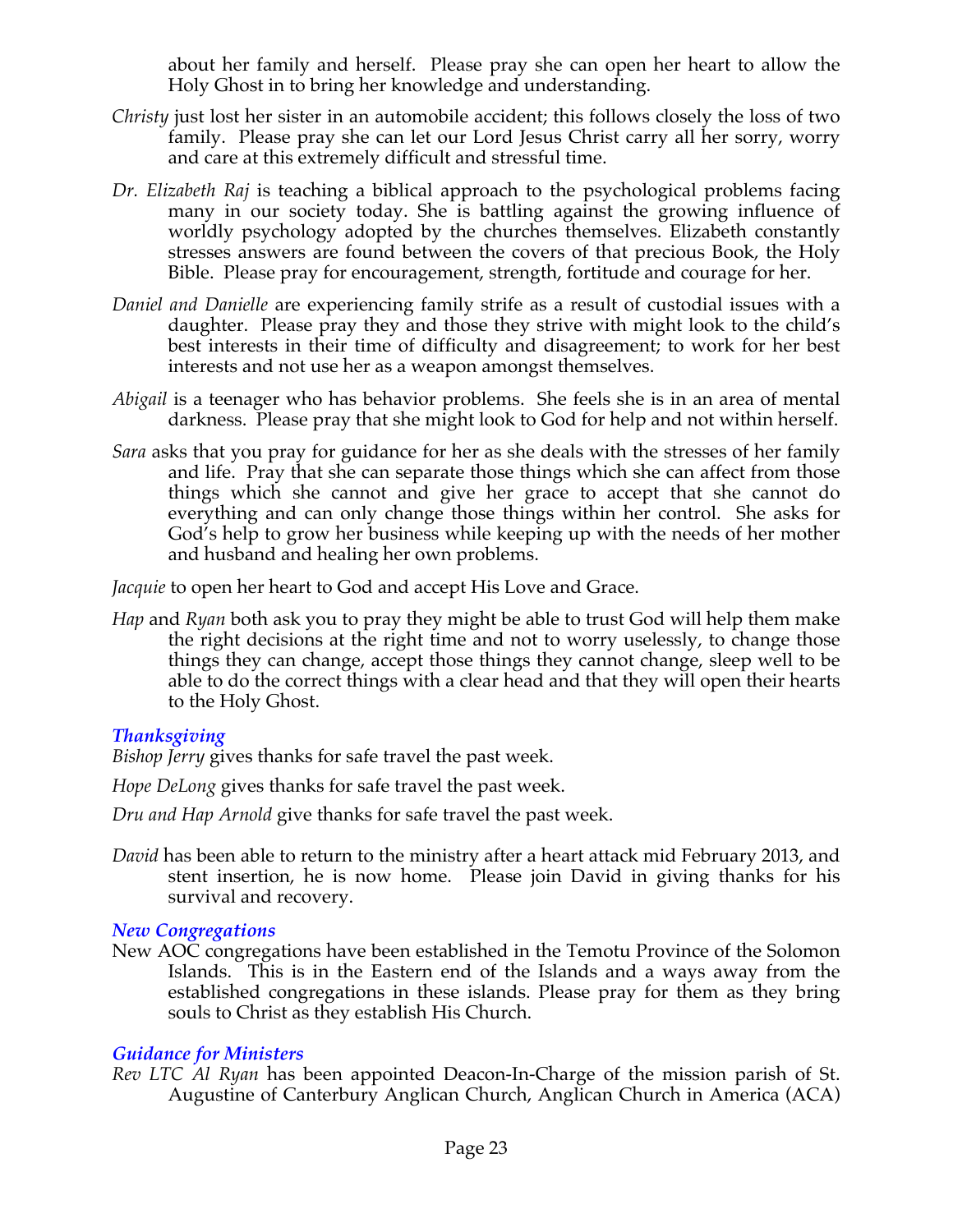parish in Old Orchard Beach, Maine. It is a small but growing mission, which has been plagued by clergy change. Al, the diocesan pilot, has been appointed for one year, during which time he is to help them identify what their needs are for a vicar. He has done this before and asks you to pray for God's help one more time; not only for himself, but for the parish.

#### *Armed Forces & Contractors*

Airman Donny Patton (Bagram AB, Afghanistan), Jordan (USMC – Fleet Marine Force - Pacific), Trevor (USAF - KC-10 Boom Operator), Trevor (USN – Whidbey Island, EF-18 Pilot), Kurt Thomas (USN – Guam)

#### *Persecuted*

Around the world, Christians are under attack, not only in the Muslim world, but from Hindus and others in India. Also, they are under continual attack in the name of "Separation of Church and State" in the western world, as it becomes actively atheist or pro-devil buddy. Please pray for God's guidance and protection for all persecuted Christians and those around them.

#### *Various Special Requests*

- We ask that you pray, please ask God that the Holy Ghost might give you insight into how you might make the lives of your friends and family better. Remember helping others is not just those who you don't know!
- Please join us in praying that the *Free Teen Guitar Class* will be continue to be an opportunity for God to work in the lives of the kids and their families. Please ask God to guide the class to new opportunities to make Him known to others. Help us to let the love of our Lord shine through us into their lives, putting Him first, so that He might enter in to their hearts and lives.

# *Question that only you can ask*

What would you like to know about our history, what we believe, what we do or how we operate? Hap is looking for material for the continuing education class and *Thought for the Day* material. Help us help you. Please send your question to Hap so we all can get an answer. Just because you don't know the answer to your question doesn't mean you are the only one who doesn't know. But, if you don't ask, no one will know.

#### *Speaking of questions, what is Holy Week? Some kind of Roman thing?*

Not Roman at all, Christian. In fact, the Romans have abandoned or ignored much of the week. The term covers Palm Sunday through Easter.

The Sunday next before Easter is commonly referred to as Palm Sunday. The period between Palm Sunday and Easter Sunday is often referred to as Holy Week. Most churchgoing people go to church on Palm Sunday, then to church on Easter Sunday. It's a fairly uplifting time with not a lot of thinking. On Palm Sunday Jesus makes his triumphant entry into Jerusalem. On Easter Sunday there's the joyous resurrection. What's not to like about that?

The thing is, there is a tremendous amount that goes on between Palm Sunday and Easter Sunday, not all of it joyous, in fact most of it is pretty scary or sad. The beginning of the week was wonderful; in the end the week was even more wonderful. In between was a series of ups and downs the ups a little high and the downs very very deep. It is important to remember as you go through Holy Week that Jesus was in control of all the events of the week. The week starts with the Lord's triumphant entry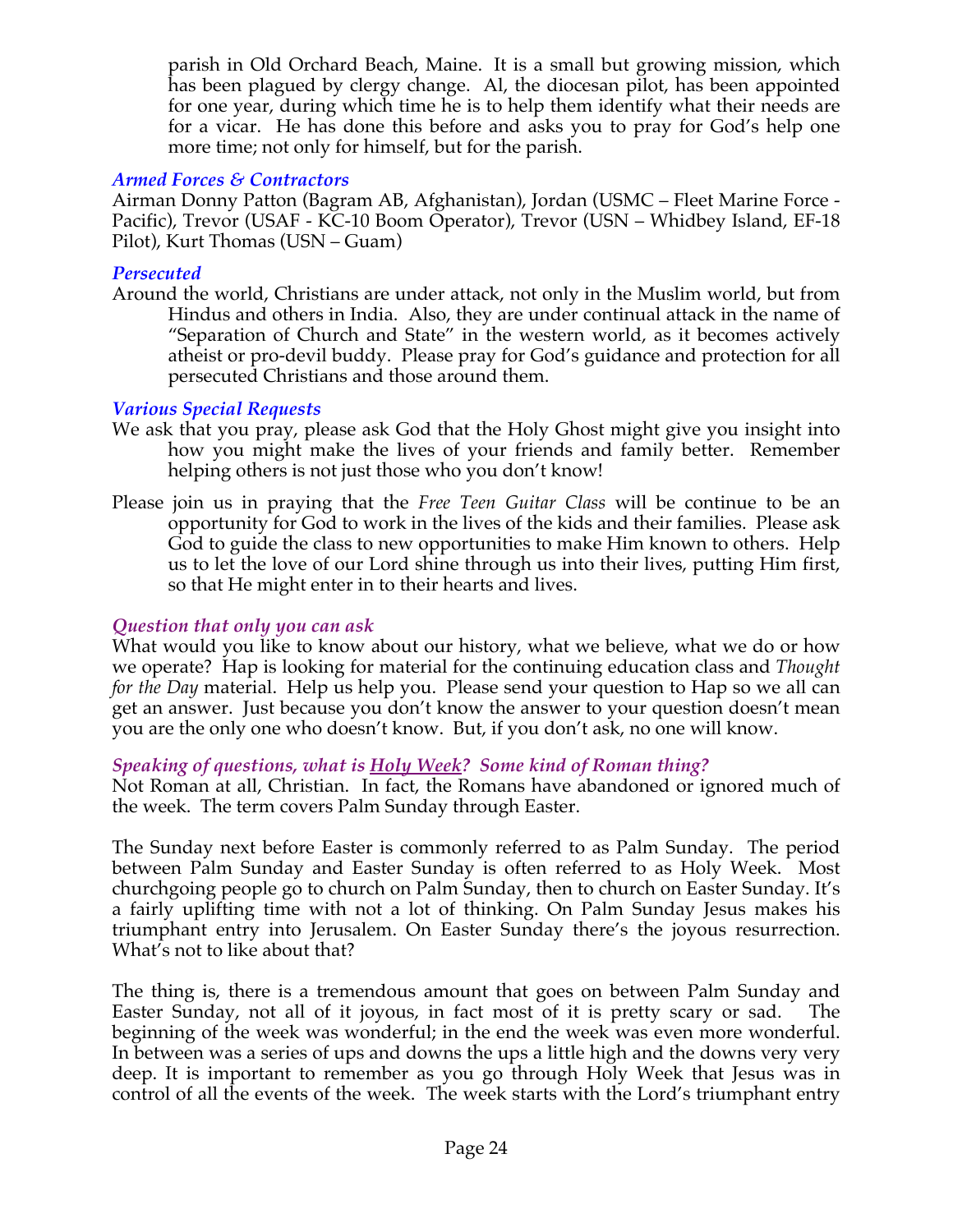into Jerusalem and ends with the death of the Savior on the Cross and the burial of his body in the tomb. It is a week of ups and downs without parallel, the ups a little high

and the downs very, very deep, deep as Hell you might say, and precedes the most joyous day of the year, the Day of the Resurrection or Easter Sunday.

Jesus has a triumphant entry into the city on the First Day of the Week (Sunday); on Thursday night he celebrates the Passover with his disciples in the Upper Room, he prays and agonizes over what he knows is coming in the garden of Gethsemane; Judas betrays him early Friday morning, his most trusted disciple denies him, not once but three times before the cock crew; the Jews condemn him to Pilate who in turn orders him to be beaten and humiliated; that does not satisfy the Jews



and at their request, Pilate condemns a man he knows to be innocent to a horrible death to pacify the crowd of Jews assembled by the priests; Jesus is crucified, asks John to take care of his mother and gives up the ghost; his body is taken down and buried; the disciples are dispersed and discouraged; they have listened to their Lord, but not understood.

Think of this week from the disciples' perspective, on the first day they enter with their leader into Jerusalem in triumph; mid-week they celebrate the joyous feast of the Passover, then their leader is betrayed, defends himself not and is killed. At the time they surely could not think of this as a Holy Week and certainly not a Good Friday. Yet on the first day of the week that follows, our Lord is Risen, Risen indeed and delivers the promise of salvation in person.

It is important to remember as you go through Holy Week that Jesus was in control of all the events of the week.

What a week!

#### *Palm Sunday*

The name Palm Sunday comes from the palm leaves, along with clothing and other honors strewn along Jesus' path as He came in to Jerusalem the first day of the week before His crucifixion. Of interest, only Jesus knew of the upcoming crucifixion, every one else, including Jews, Romans and the Christians, thought he was making a triumphant entrance in to the city to take control of things and kick the Roman occupation force out. The moon was almost full, this was the year of the Messiah according to Daniel. Jesus chose the route into the city, through the King's Gate. The people saw Him coming and met him at the Mount of Olives. They expected Him to come in and proclaim His rule. And that He did, but not in the way the people were looking for. Those who thought of Him as Lord looked for a Kingdom of this World to be established. Sunday was a day of triumph and fulfilled the anticipation of the Jews of a day for which they had waited four centuries. The Messiah had finally come, at the time predicted by scripture. They were certain that He would free them from the burdensome and cruel yoke of Roman rule. The Jews would finally be on top of the power pyramid. They would rule the world under Him! Yet, that was not to be. The day in the temple! Holy Cow! Here their savior was throwing people out of the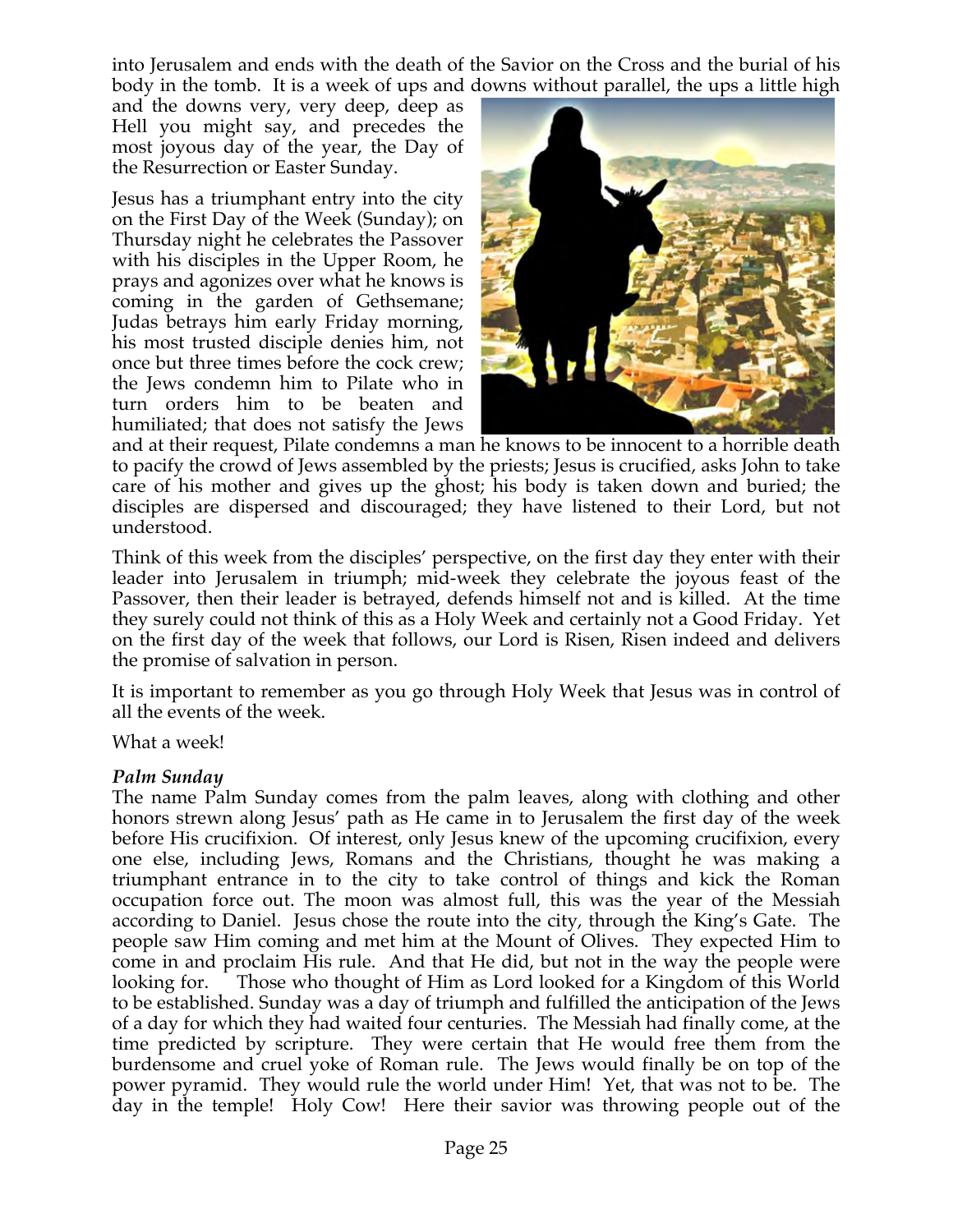temple, not throwing the Romans out of Jerusalem. They were sad to learn He came not to rule this world, for that time was not yet come; He came to give them the key to eternal salvation. He came to take them from this veil of tears to a state of perfect freedom. They wanted someone to throw the Romans out and all God sent them was the key to eternal life. What a disappointment!

#### *Monday*

On Monday, Jesus preached in the Temple and further distanced Himself from the people's vision and demonstrated God's vision. He went in to the temple and through out the vendors selling "sacrificial" birds and animals at exorbitant cost, as well as the moneychangers, changing Roman money for Temple money dishonestly. Far from announcing Himself head of the temple, He announced they had made His Father's house a den of thieves. Rather than working within the Jewish establishment, He over turned it!

#### *Tuesday*

Jesus and the Pharisees dispute in the Temple. He left for the garden of Gethsemane on the Mount of Olives. There he delivers the "Mount of Olives Discourse". Judas agrees to betray him to the Jewish priests for 30 pieces of silver.

#### *Wednesday*

The Sanhedrin was gathered together and decided to kill Jesus, even before Pesach if possible. In the meantime, Jesus was in Bethany, in the house of Simon the leper. Here he was anointed on his head by Mary, the sister of Martha and Lazarus, with very expensive ointment of spikenard. Some of the disciples, particularly Judas Iscariot, keeper of the purse, were indignant about this; the oil could have been sold to support the poor. "This he said, not that he cared for the poor; but because he was a thief, and had the bag, and bare what was put therein." In this case, Judas recalls to mind many politicians. Jesus reminded them of the importance of first things first and the futility of giving, rather than helping, when He said in Matthew 26.11 "For ye have the poor always with you; but me ye have not always." Judas went to the Sanhedrin and offered them his support in exchange for silver. From this moment on Judas was looking for an opportunity to betray Jesus. Judas spied on Jesus in the garden of Gethsemane where he came on his plan.

#### *Maundy Thursday*

At the Passover Feast, Jesus and his disciples share the "Last Supper" and He washes their feet. Jesus blesses his bread and wine as his flesh and blood and shares it with his disciples, the institution of the Sacrament of Holy Communion. He informs them that one of them will betray him. They go back to the garden of Gethsemane.



Page 26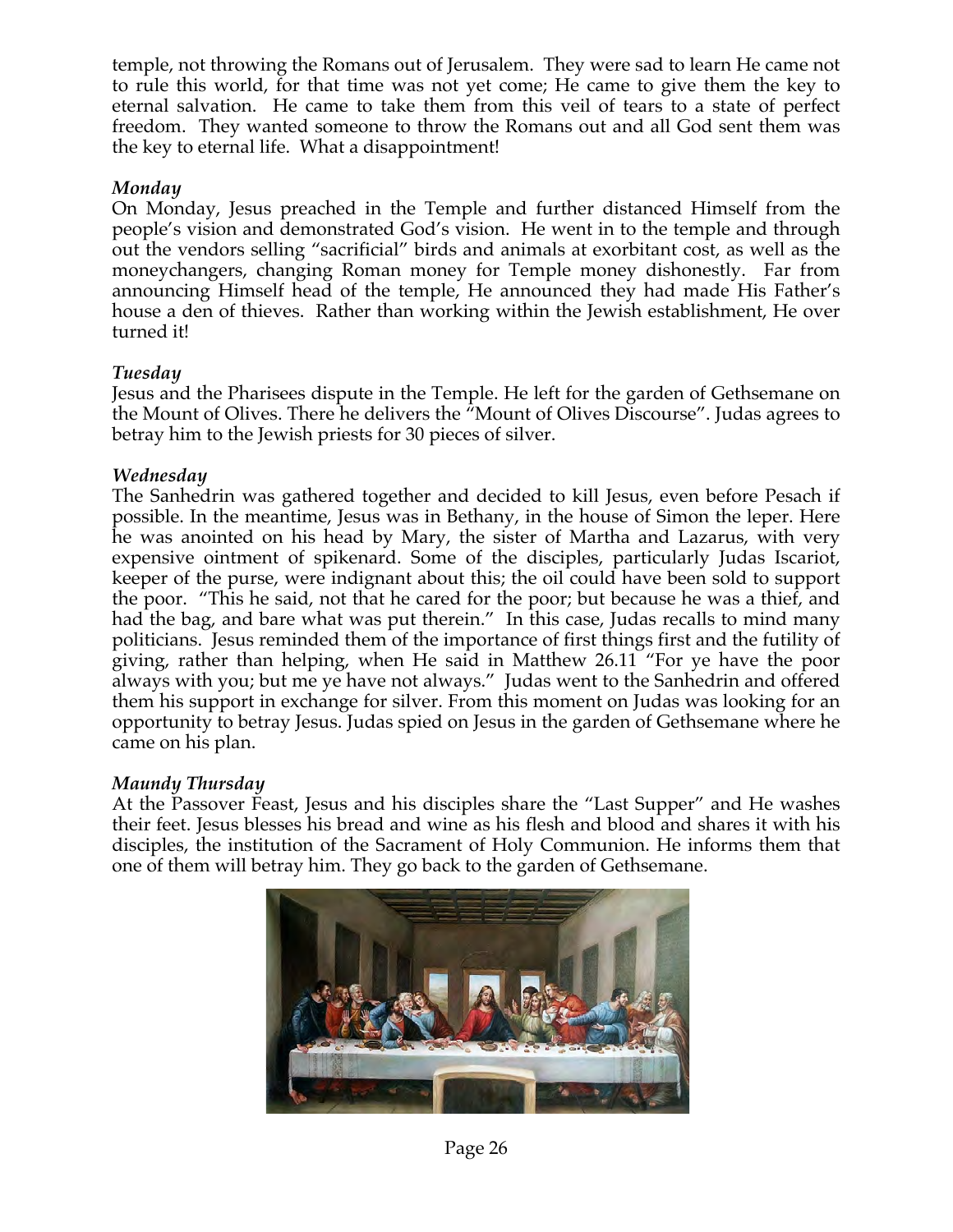# *Good Friday*

In the early hours before sunup, Jesus is betrayed by the "Judas Kiss" and arrested. At sunrise, he is disowned by Peter thrice before the cock croweth. When brought before Caiaphas, the Jewish High Priest, and his Council, he is condemned. He says that he will rise from death after three days.

They hand him over to the Roman authority, Pontius Pilate, who sends him to Herod (Antipas, the son of Herod the Great). Then Pilate asks the crowd who he is to pardon: a murderer, or Jesus? The crowd chooses Barabas and Jesus is sentenced to death.

Jesus is brought to Calvary, where on the "third hour" (9 am) he is crucified. He is mocked as he hangs between the Bad Thief and the Good Thief, whom he blesses. On the "sixth hour" (noon), darkness covers the land. Jesus cries out "My God, My God, hast Thou forsaken Me? "

After drinking wine, he commits his spirit to his Father and dies. Matthew reports an earthquake that destroys the Temple. Many understand now that Jesus was the Son of God. His body is taken down and anointed. He is buried in a cave. This is the first day of death.

#### *Holy Saturday*

The Jewish Council remembers his vow to return and has the tomb guarded and sealed with a heavy stone. His followers stay in the "Easter Vigil". Second day of death.

#### *Easter Sunday*

On the third day of death, Mary Magdalene and the other Mary find the tomb empty, but for an angel who tells them Jesus is already resurrected and is on His way to Galilee. On their way to tell the others, Jesus appears to them. Death is conquered, the Promise delivered. Our lives from this day forward are eternal!

#### *Think about the Week that was!*

The reason Jesus came to Jerusalem at the Passover was to take the place of the yearly sacrifice by one perfect sacrifice, one time, for all time and for all mankind. His was the blood marking our door that the destroyer might pass over. The week started on a triumphant note and ended up trying to do between there were windows into the future, glimpses of the past, moments of despair, moments of terror, moments of confusion; but in the end joy and the ultimate triumph.

# d Reagan & The King James Bible

" Indeed, it is an incontrovertible fact that all the complex and horrendous questions



Ronald Reagan

confronting us at home and worldwide have their answer in that single book. — Ronald Reagan The King James Bible, Newsweek, Dec. 27, 1982 p. 46

The following transcript is one of Ronald Reagan's famous radio addresses. In this address (which aired 6 September 1977), Ronald Reagan, the great orator, eloquently gives his thoughts on the "Good News Bible" (also called the Good News for Modern Man and Today's English Version) in comparison to the Authorized Version or the King James Bible.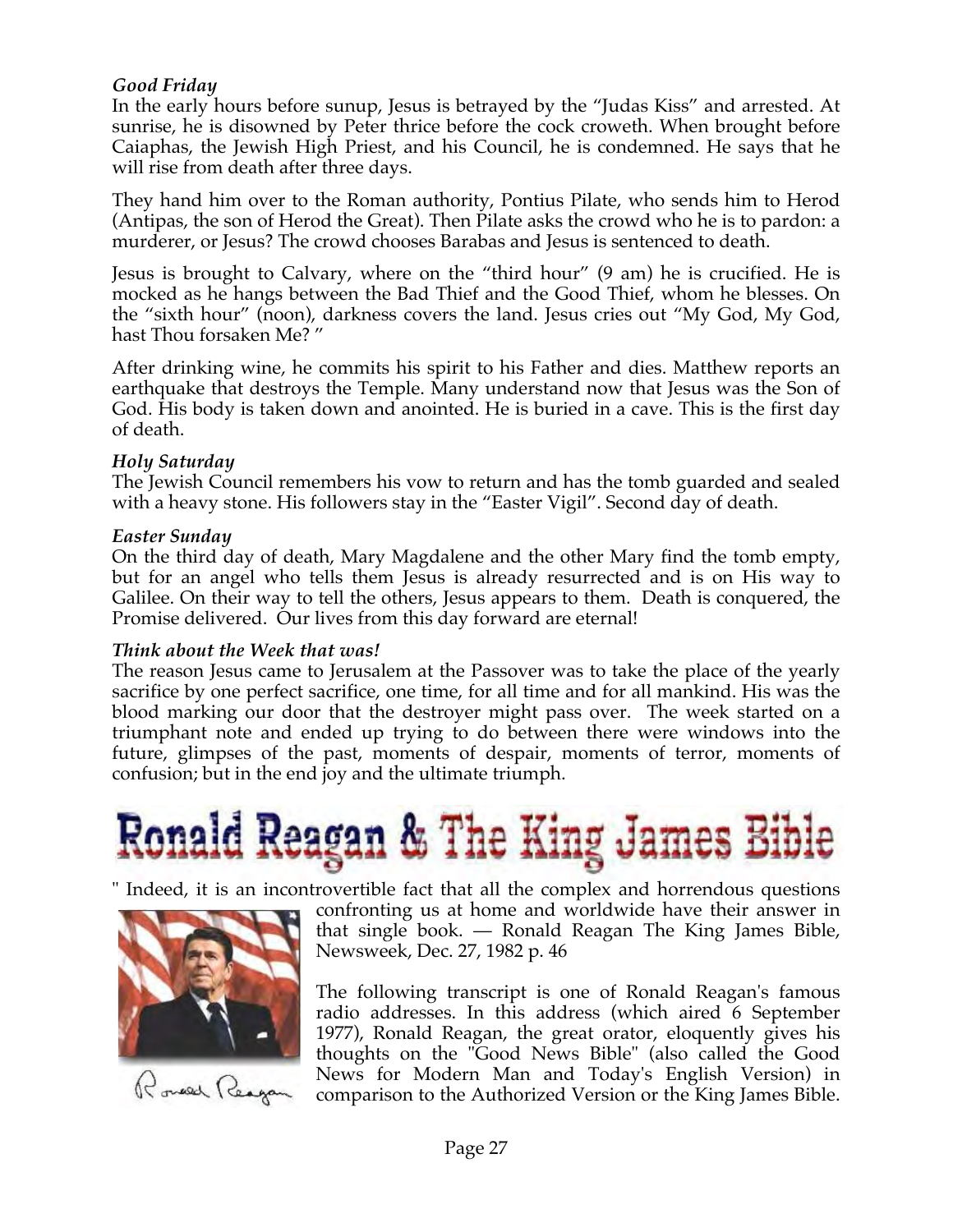emphasis added What would you say if someone decided Shakespeare's plays, Charles Dicken's novels, or the music of Beethoven could be rewritten & improved? I'll be right back. . .

Writing in the journal "The Alternative", Richard Hanser, author of **The Law & the Prophets and Jesus: What Manner of Man Is This?**, has called attention to something that is more than a little mind boggling. It is my understanding that the Bible (both the Old & New Testaments) has been the best selling book in the entire history of printing.

Now another attempt has been made to improve it. I say another because there have been several fairly recent efforts to quote "make the Bible more readable & understandable" unquote. But as Mr. Hanser so eloquently says, "For more than 3  $\frac{1}{2}$ centuries, its language and its images, have penetrated more deeply into the general culture of the English speaking world, and been more dearly treasured, than anything else ever put on paper." He then quotes the irreverent H. L. Mencken, who spoke of it as purely a literary work and said it was, "probably the most beautiful piece of writing in any language."

They were, of course, speaking of The Authorized Version, the one that came into being when the England of King James was scoured for translators & scholars. It was a time when the English language had reached it's peak of richness & beauty.

Now we are to have The Good News Bible which will be in, "the natural English of everyday adult conversation." I'm sure the scholars and clergymen supervised by the American Bible Society were sincerely imbued with the thought that they were taking religion to the people with their Good News Bible, but I can't help feeling we should instead be taking the people to religion and lifting them with the beauty of language that has outlived the centuries.

Mr. Hanser has quoted from both the St. James Version & the Good News Bible some well known passages for us to compare. A few thousand years ago Job said "How forcible are right words!" [Job 6:25] The new translators have him saying "Honest words are convincing." That's only for openers. There is the passage [Eccl. 1:18], "For in much wisdom is much grief: and he that increaseth knowledge increaseth sorrow". Is it really an improvement to say instead, "The wiser you are, the more worries you have; the more you know the more it hurts."

In the New Testament, in Mathew, we read "The voice of the one crying in the wilderness. Prepare ye the way." [Matthew 3:3] The Good News version translates that, "Someone is shouting in the desert. Get the road ready." It sounds like a straw boss announcing lunch hour is over.

The hauntingly beautiful 23rd Psalm is the same in both versions, for a few words, "The Lord is my shepherd" but instead of continuing "I shall not want" we are supposed to say "I have everything I need."

The Christmas story has undergone some modernizing but one can hardly call it improved. The wondrous words "Fear not: for; behold, I bring you good tidings of great joy" has become, "Don't be afraid! I am here with good news for you."